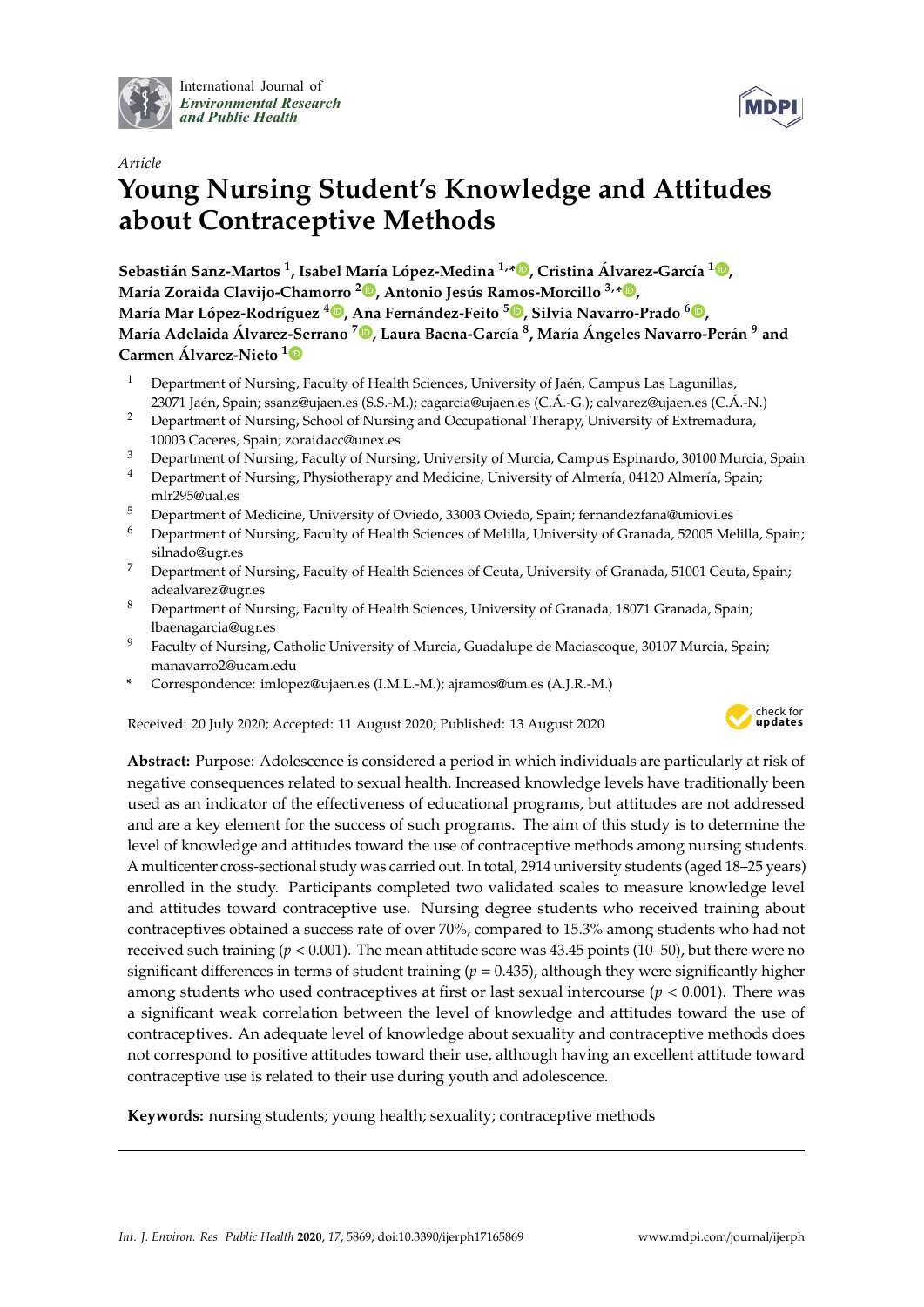# **1. Introduction**

The World Health Organization (WHO) states that comprehensive education about sexuality has a central role in preparing young people for safe, productive, and fulfilling lives in a world where Human Inmunodeficiency Virus (HIV), sexually transmitted infections (STIs), unintended pregnancy, gender-based violence, and gender inequality still pose a serious risk to well-being [\[1\]](#page-11-0). Countries increasingly recognize the importance of equipping young people with the knowledge, attitudes, and skills to make responsible choices in their lives, particularly in a context where they have greater exposure to sexually explicit materials through the Internet and other media [\[2\]](#page-11-1).

Provision of the sexual and reproductive health information and services that young people need is critical to preventing major problems [\[3\]](#page-11-2). Scientific evidence shows that sex education programs can lead to delayed sexual intercourse, reduced unprotected sex, fewer sexual partners, and increased contraceptive use [\[4\]](#page-11-3). However, in many countries there is a lack of adequate formal and planned training on sexuality and contraceptive methods (Sex&CM) [\[1\]](#page-11-0). The survey on Sexual Health and Contraception in Spanish Youth in 2019 highlights this lack of training and information on sexuality and contraception, as 68.5% of young people surveyed considered that they did not have enough training [\[5\]](#page-11-4).

The university is a context in which young people learn to manage their intimate relationships and sexuality [\[6\]](#page-11-5), but formal training in sexuality is not a reality, and these young people have few decision-making tools for certain scenarios [\[7\]](#page-11-6). Although WHO promotes educational programs as a preventive measure for individuals regardless of whether they are sexually inactive or active [\[2\]](#page-11-1), educational interventions on Sex&CM in young populations are scarce, and the studies carried out show a predominantly low level of knowledge [\[6,](#page-11-5)[8](#page-11-7)[–12\]](#page-11-8). The increase in the level of knowledge about Sex&CM in adolescents has been widely used as the only variable to confirm the effectiveness of educational programs for the prevention of unwanted pregnancies [\[13\]](#page-11-9) and other programs aimed at avoiding other consequences—such as STIs—of risk behaviors in young people [\[6\]](#page-11-5).

Knowledge is the basis for directing attitudes, and both knowledge and attitudes are essential for reducing risky sexual behavior [\[6\]](#page-11-5). Educational programs must include the variables of knowledge, skills, and attitudes. Traditionally, educational programs have been delivered using a vertical teaching methodology and have based their effectiveness on increasing the level of knowledge without addressing attitudes toward use, but the latter is a key element in program success [\[14\]](#page-11-10). It is important to note that the knowledge young people acquire about Sex&CM is based on the best scientific evidence. The main sources of information among young people are the peer group and the Internet, which provide empirical knowledge based on their own experiences [\[15\]](#page-11-11) or knowledge based on low-quality scientific sources [\[5,](#page-11-4)[16\]](#page-11-12).

Previous research on the attitudes of university students toward sexuality and the use of contraceptives has shown the importance of having reliable sources of information, which allow students to obtain an optimal level of knowledge and develop attitudes based on scientific evidence [\[17,](#page-11-13)[18\]](#page-11-14). Lack of knowledge about contraceptives and their use is associated with a high risk of unwanted pregnancy, and ambivalent attitudes toward pregnancy and abortion increase the likelihood of unsafe contraceptive practices [\[9\]](#page-11-15). To protect young people from the risks associated with sexual and reproductive health, it is therefore important to determine their level of knowledge, attitudes, behaviors, and needs [\[3\]](#page-11-2). Previous research to evaluate the level of knowledge and attitudes has measured both variables without using validated scales that allow a valid and reliable measurement [\[6,](#page-11-5)[8–](#page-11-7)[12,](#page-11-8)[17,](#page-11-13)[18\]](#page-11-14). It is thus hypothesized that the level of knowledge about Sex&CM determines young people's attitudes toward Sex&CM. The objective of this study was to determine the level of knowledge about Sex&CM to explore attitudes on these issues among nursing students and to evaluate the correlation between both variables.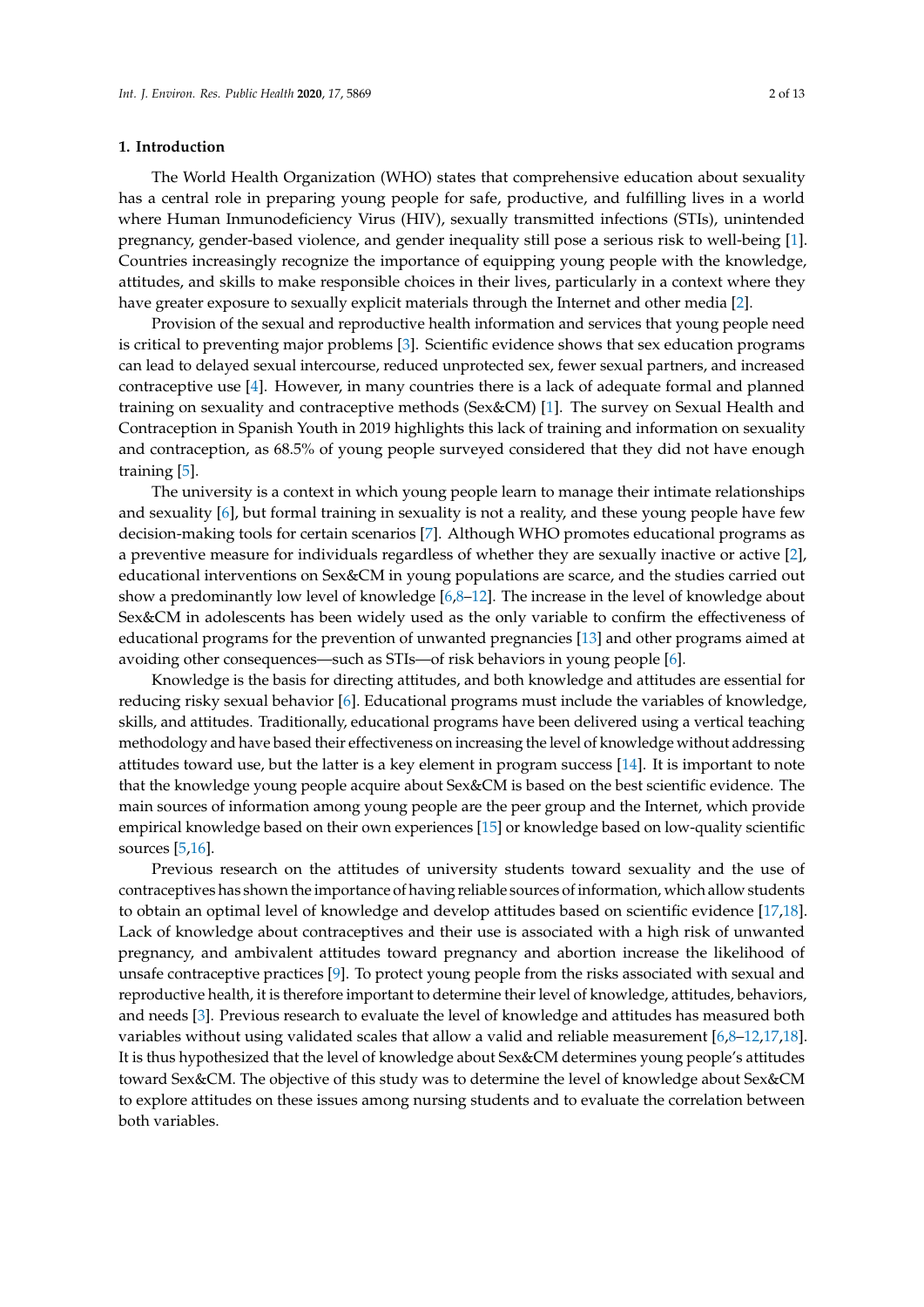# **2. Materials and Methods**

# *2.1. Design*

The study was designed as a multicenter cross-sectional study.

# *2.2. Sample and Setting*

This study used a convenience sample of undergraduate nursing students, between the ages of 18 and 25 (inclusive), from seven Spanish universities.

# *2.3. Data Collection*

Data were collected from students in the four courses of the nursing degree (September 2018–June 2019) by trained persons, in sessions of 10–15 min' length during the large group classes. Self-administered data collection notebooks in paper format included the following:

- Sociodemographic variables: gender, age, university to which they belonged, academic course, having received training on Sex&CM during the nursing degree, having a partner at the time of study, source of information used to obtain information on Sex&CM, source of information desired to obtain information on Sex&CM, self-perception of their level of knowledge on Sex&CM, and self-perceived knowledge gap.
- Level of knowledge about Sex&CM: measured through the SexContraKnow-Instrument scale, validated in Spanish and consisting of 15 items with three answer options (True/False, Do not know, No answer). The scale showed a reliability of 0.99 for items and 0.74 for people [\[19\]](#page-11-16). The score range is between 0 and 15, and the level of knowledge is categorized as excellent ( $\geq$ 90%), very good (70–89%), good (55–69%), insufficient (30–54%), and poor (≤29%).
- Attitudes toward contraceptive use: measured through a subscale previously validated with a Cronbach's alpha of 0.71 [\[20\]](#page-11-17). Responses were evaluated using a Likert scale with values from 1 to 5 (1 strongly disagree and 5 strongly agree). The score range is between 10 and 50 and the attitude level is categorized as excellent ( $\geq$ 90%), good (70–89%), and insufficient ( $\leq$ 69%).
- Sexual activity variables: having had penetrative sex, age at first sexual encounter, use of any contraceptive method at first intercourse and contraceptive method used or reason for not using any, use of any contraceptive method at last intercourse and contraceptive method used or reason for not using any.
- Level of knowledge about family planning centers (FPCs): First, using a dichotomous question (Yes/No), participants were asked whether they knew about these centers. If the answer was yes, they had to respond to six more statements, with three answer options (True/False, Do not know, No answer). If the number of correct answers was greater than 50%, they were considered to know about FPCs. We made this section of the questionnaire ad hoc for this research and it was revised by experts, but its validity and reliability have not been assessed.

### *2.4. Data Analysis*

Descriptive statistics for all data and questionnaire scores were calculated. Bivariate analysis was performed, establishing as dependent variables the score on the knowledge and attitudes scales and as independent variables the sociodemographic variables, variables regarding sexual relations, and the variable concerning knowledge about FPCs. The normality of the distribution was evaluated using analysis of the histogram, asymmetry, kurtosis, and the Kolmogorov–Smirnov test. The contrast was made using non-parametric tests. The size of the effect was calculated using the biserial correlation of ranges of Glass (r) for the contrasts where the Mann–Whitney U test was used, while for the contrasts using the Kruskal–Wallis test, the epsilon square statistic ( $\varepsilon^2$ ) and the biserial correlation of ranges in the back-testing contrasts were used [\[21\]](#page-11-18).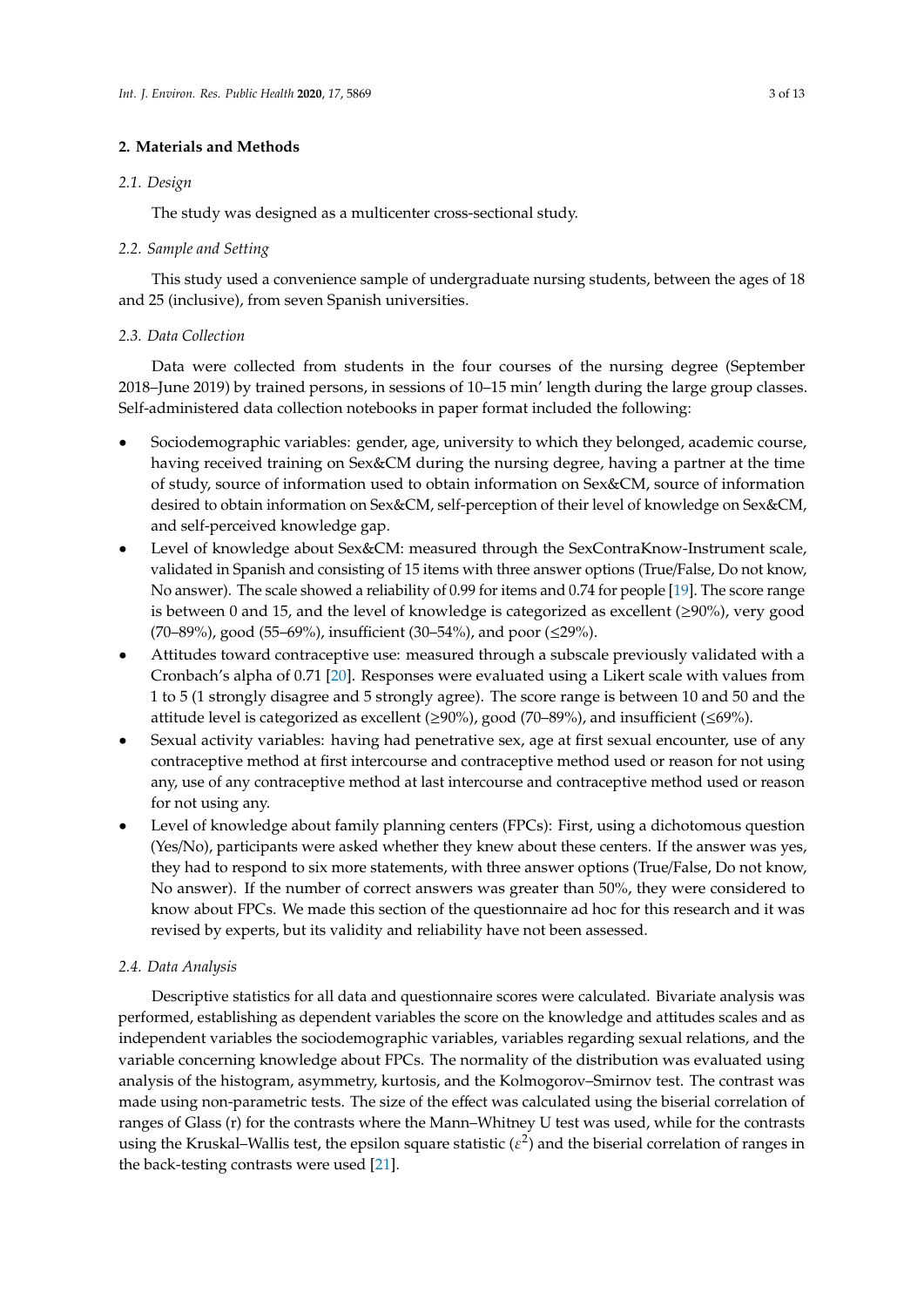Multivariate analysis was performed using a multiple linear regression model. The linearity and independence of the residues were checked using the Durbin–Watson statistic, with values between 1.5 and 2.5 determined as acceptable values for independence. The homoscedasticity and normality of the standardized scores of the residues were determined by analysis of the histogram and a scatter plot. The model's goodness of fit was calculated using the value of  $\mathbb{R}^2$ .

All analyses were performed with the statistical program SPSS 24.0 (Version 24.0, IBM: Armonk, DA, USA), and a value of  $p < 0.05$  was established as the level of statistical significance. For post hoc contrasts between variables with more than two categories, the significance level was corrected using the Bonferroni test (*α*/Contrasts). the Bonferroni test ( $\alpha$ /Contrasts).  $\frac{1}{2}$  completing the study we have followed  $\frac{1}{2}$  study in  $\frac{1}{2}$  states that can see in Figure 1.1.  $\frac{1}{2}$  study in Figure 1.1.  $\frac{1}{2}$  study in Figure 1.1.  $\frac{1}{2}$  study in Figure 1.1.  $\frac{1}{2}$  study

For completing the study we have followed 4 stages that can see in Figure [1.](#page-3-0)

<span id="page-3-0"></span>

**Figure 1.** Shows the process of this study.

# *2.5. Ethical Considerations*

This study was approved by the Institutional Review Board of the University of Jaén (ABR.17/9). *2.5. Ethical Considerations*  students. There was no penalty if they declined to participate. In addition, participants were asked to  $T_{\text{inerturbed}}$  $T_{\rm tot}$  objectives of the non-obligatory nature of participation were explained to the non-obligatory nature explained to the non-obligatory nature of participation were explained to the non-obligatory nature of  $T_{\rm tot}$ The objectives of the research and the non-obligatory nature of participation were explained to the provide written consent, and all of their questions were answered. Confidentiality of personal data was guaranteed.

#### $s.$  Results. There was no penalty if they decline to participate. In addition, participants were asked to participate. In addition,  $p$ **3. Results**

# 3.1. Sample Characteristics

7 were eliminated for not signing the informed consent, 55 for not completing the questionnaire, Finally, the sample consisted of 2914 undergraduate students in nursing degree programs, with a mean age of  $20.28 \pm 1.955$  years (Table 1). The initial sample consisted of 3408 undergraduate students. After applying the inclusion criteria, 347 for being older than 25 years, and 79 for being younger than 18 years at the time of the survey.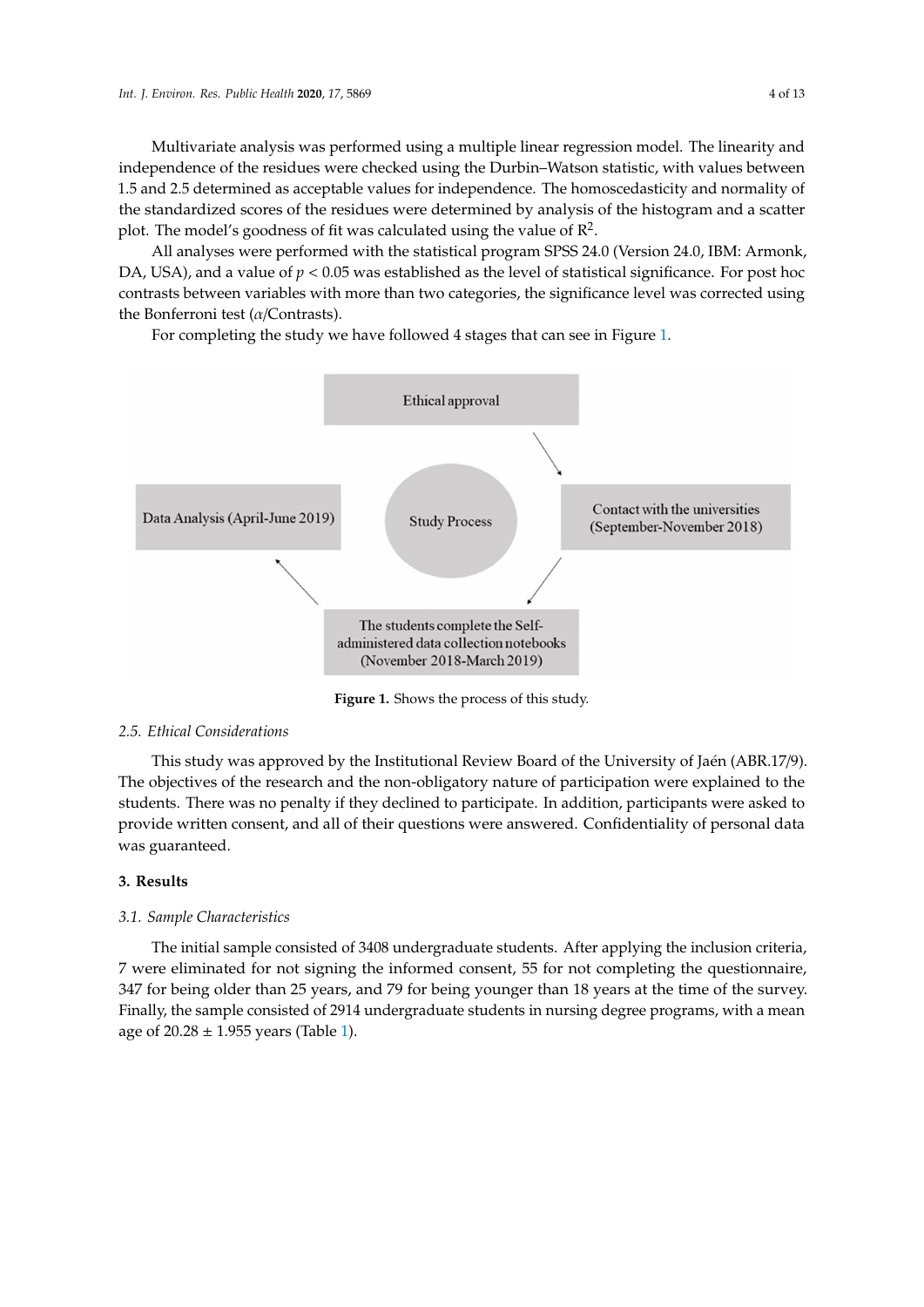<span id="page-4-0"></span>

| Variable                                                                                      | Categories                                                                                                                                                                                                   | Frequency                                                                              |
|-----------------------------------------------------------------------------------------------|--------------------------------------------------------------------------------------------------------------------------------------------------------------------------------------------------------------|----------------------------------------------------------------------------------------|
| Gender                                                                                        | Men<br>Woman                                                                                                                                                                                                 | 571 (19.6%)<br>2343 (80.4%)                                                            |
| University                                                                                    | University of Jaén<br>University of Murcia<br>University of Extremadura<br>Catholic University of Murcia<br>University of Oviedo                                                                             | 352 (12.1%)<br>549 (18.8%)<br>$117(4.1\%)$<br>648 (22.2%)<br>$202(6.9\%)$              |
|                                                                                               | University of Granada<br>University of Almería                                                                                                                                                               | 717 (24.6%)<br>239 (11.3%)                                                             |
| Having partner                                                                                | Yes<br>No                                                                                                                                                                                                    | 1720 (59%)<br>1194 (41%)                                                               |
| Received training on sexuality and contraceptive methods<br>during the nursing course         | Yes<br>No                                                                                                                                                                                                    | 1459 (50.1%)<br>1455 (49.9%)                                                           |
| Source of information used to obtain information on<br>sexuality and contraceptive methods    | Internet<br>Healthcare professionals<br>Friends<br>Parents<br>Talks on sexual and reproductive health<br>Own or friends' experience                                                                          | 1374 (47.2%)<br>768 (26.4%)<br>544 (18.7%)<br>$166(5.7\%)$<br>41 (1.4%)<br>$21(0.7\%)$ |
| Source of information desired to obtain information on<br>sexuality and contraceptive methods | Internet<br>Talks on sexual and reproductive health<br>TV Campaigns<br>Others                                                                                                                                | 1267 (43.5%)<br>1562 (53.6%)<br>$69(2.4\%)$<br>$16(0.5\%)$                             |
| Self-perception of their level of knowledge on sexuality<br>and contraceptive methods         | Bad<br>Regular<br>Good                                                                                                                                                                                       | 57 (2%)<br>1007 (34.5%)<br>1850 (63.5%)                                                |
| Self-perceived knowledge gap                                                                  | Sexuality and forms of non-coital sex<br>Contraceptive methods<br>Places to request information<br>Places to obtain contraceptive methods<br>I do not need more information<br>Sexually transmitted diseases | 932 (32%)<br>860 (29.5%)<br>230 (7.9%)<br>591 (20.3%)<br>289 (9.9%)<br>$12(0.4\%)$     |
| Had penetrative sex                                                                           | Yes<br>No                                                                                                                                                                                                    | 2336 (80.2%)<br>578 (19.8%)                                                            |
| Use of any contraceptive method at first intercourse                                          | Yes<br>No                                                                                                                                                                                                    | 2137 (73.3%)<br>199 (6.9%)                                                             |
| Contraceptive method used at first intercourse                                                | Male Condom<br>Contraceptive pill<br>Withdrawal method                                                                                                                                                       | 2092 (71.8%)<br>$23(0.8\%)$<br>22 (0.7%)                                               |
| Reason for not using any contraceptive method at<br>first intercourse                         | Improvised sexual intercourse<br>Were not planning to use it<br>Reduce pleasure<br>Shame to get a contraceptive method                                                                                       | $132(4.5\%)$<br>44 $(1.5\%)$<br>$14(0.6\%)$<br>$9(0.3\%)$                              |
| Use of any contraceptive method during most<br>recent intercourse                             | Yes<br>No                                                                                                                                                                                                    | 1939 (66.5%)<br>397 (13.7%)                                                            |
| Contraceptive method used during most recent intercourse                                      | Male Condom<br>Contraceptive pill<br>Vaginal ring<br>Withdrawal method                                                                                                                                       | 1266 (43.4%)<br>586 (20.1%)<br>49 (1.7%)<br>$38(1.3\%)$                                |
| Reason for not using any contraceptive method during<br>most recent intercourse               | Improvised sexual intercourse<br>Were not planning to use it<br>Reduce pleasure                                                                                                                              | 146(5%)<br>$128(4.4\%)$<br>123 (4.3%)                                                  |
| Knowledge about FPCs                                                                          | Yes<br>No                                                                                                                                                                                                    | 949 (32.6%)<br>1965 (67.4%)                                                            |

**Table 1.** Sociodemographic variables of the sample.

Data expressed by frequencies and percentages from the total sample (*n* = 2914). FPCs: family planning centers.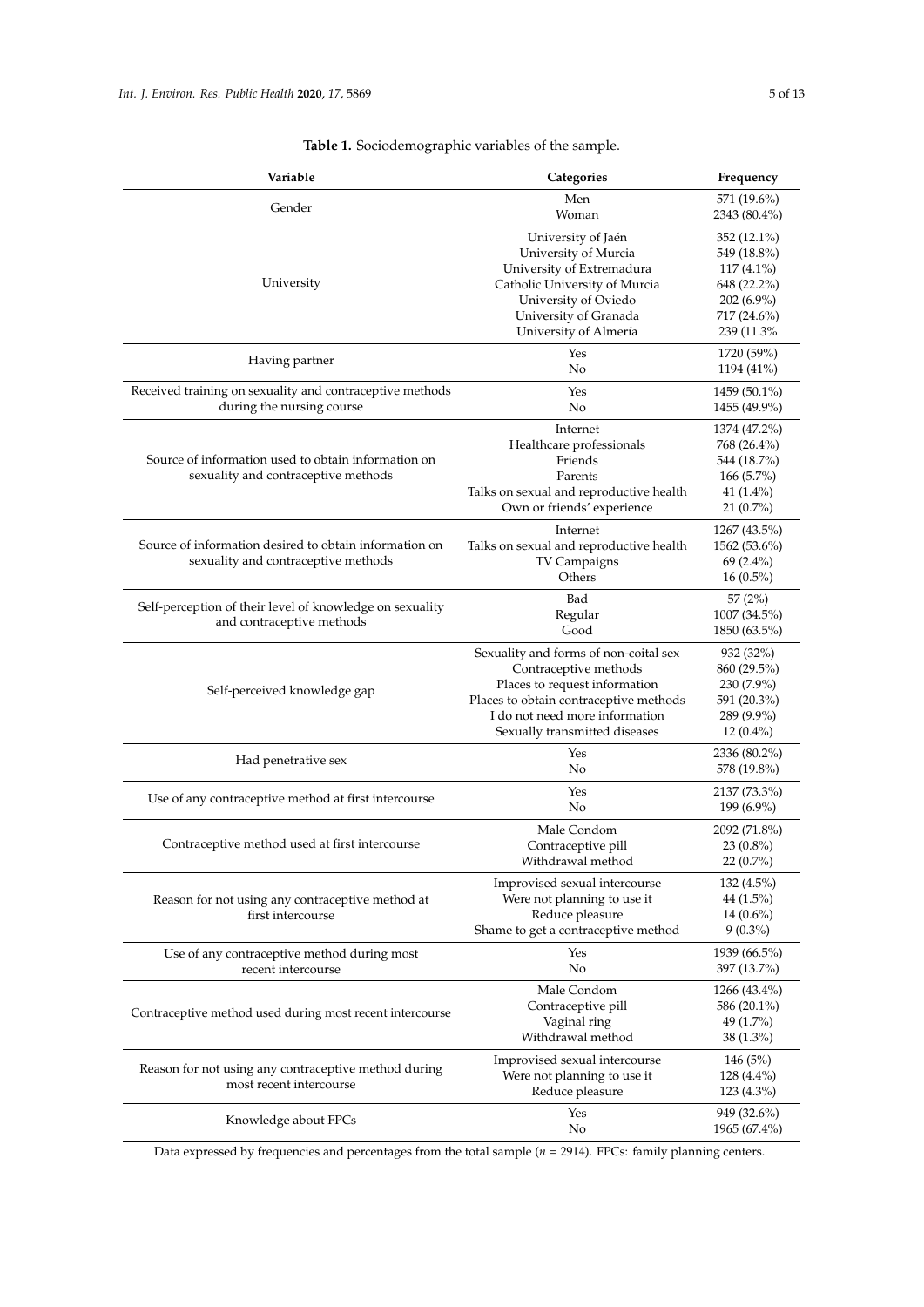At the time of the survey, 80.2% of the participants claimed to be sexually active, with the average age of sexual debut being 16.55 (SD: 1.506). The main sources of information used on Sex&CM were the Internet and health professionals via educational talks. The main self-perceived knowledge gap was sexuality and forms of non-coital sexual relations, followed by contraceptive methods, with no statistically significant differences between groups (*p* > 0.05; Table [1\)](#page-4-0). As for the use of the contraceptive methods, a statistically significant decrease in the most recent sexual relations is observed with respect to the first (66.7% vs. 73.3%, respectively;  $\chi^2$  = 42.870;  $p$  < 0.001) the main reason being the improvisation of the sexual relations in both cases. There was also a greater use of condoms during first sexual relations (71.8%) compared to the most recent (43.4%;  $\chi^2$  = 34.768;  $p$  < 0.001), and a significant increase in the use of the contraceptive pill, which was about 1% during first sexual relations and 20.1% during most recent sexual relations ( $\chi^2$  = 26.639;  $p$  < 0.001).

# *3.2. Training in Sex&CM*

The average score for the knowledge level scale was  $8.17 \pm 2.907$ . The items on sexuality and the male condom had the highest success rate (1, 2, 3, 7), while the main gaps in knowledge were found in the items on the contraceptive patch (10, 11, 12) and the vaginal ring (13, 14, 15). The mean score for the attitude scale was  $43.45 \pm 5.099$ . Item 2 (Using condoms is a hassle because it reduces sensation) scored the lowest on the scale, while items 3 (If I hooked up with someone other than my partner, I would use condoms to avoid possible infections) and 9 (I prefer to use contraceptives before finding myself with an unwanted pregnancy) scored the highest (Table [2\)](#page-5-0).

<span id="page-5-0"></span>

| Variable                                                                                                                                                                                  | M    | <b>SD</b> |  |  |
|-------------------------------------------------------------------------------------------------------------------------------------------------------------------------------------------|------|-----------|--|--|
| SexContraKnow-Instrument                                                                                                                                                                  |      |           |  |  |
| There is a risk of pregnancy when you have unprotected sex in the 2 days before or after ovulation.                                                                                       | 0.95 | 0.23      |  |  |
| The male condom is safe if placed just before ejaculation, even if penetration has occurred previously.                                                                                   | 0.97 | 0.17      |  |  |
| The "calendar method" (calculating the fertile period for not having sexual intercourse within this period)<br>is effective in preventing pregnancy.                                      | 0.80 | 0.40      |  |  |
| When you start taking the birth control pill, it is effective from day one.                                                                                                               | 0.70 | 0.46      |  |  |
| Hormonal contraceptive methods of birth control (for example, the birth control pill or vaginal ring) are<br>recommended for adolescents.                                                 | 0.28 | 0.45      |  |  |
| When one forgets to take the contraceptive pill at the correct time, it can be taken without a loss of<br>effectiveness as long as no more than 12 h have passed since the original time. | 0.59 | 0.49      |  |  |
| The "dual contraceptive method" consists of the simultaneous use of a barrier contraceptive method<br>(e.g., male condom) and a hormonal contraceptive method (e.g., contraceptive pill). | 0.71 | 0.45      |  |  |
| If the contraceptive pill is started after the 5th day of the menstruation cycle, using another contraceptive<br>method for one week is recommended.                                      | 0.44 | 0.50      |  |  |
| The pattern of taking the contraceptive pill is one pill per day from the 1st day of the cycle for 21 days,<br>with a week of rest (placebo pills may be taken during this week).         | 0.72 | 0.45      |  |  |
| The contraceptive skin patch must be applied on the first day of the menstruation cycle.                                                                                                  | 0.24 | 0.43      |  |  |
| Replacement of the birth control skin patch should be done only when the patch detaches itself.                                                                                           | 0.37 | 0.48      |  |  |
| The contraceptive skin patch should be placed on the buttocks, lower abdomen, upper back, or outer arm.                                                                                   | 0.41 | 0.49      |  |  |
| For colocation of the vaginal ring, it is necessary to see a specialist.                                                                                                                  | 0.50 | 0.50      |  |  |
| During sexual intercourse, the vaginal ring can be removed for 2 h without risk of pregnancy.                                                                                             | 0.12 | 0.32      |  |  |
| The vaginal ring should be left in place for 21 days, followed by a week of rest.                                                                                                         | 0.40 | 0.49      |  |  |
| <b>Attitudes Scale</b>                                                                                                                                                                    |      |           |  |  |
| I would not have intercourse without using birth control.                                                                                                                                 | 3.78 | 1.28      |  |  |
| Using condoms is a hassle because it reduces feeling.                                                                                                                                     | 3.42 | 1.30      |  |  |
| If I hooked up with someone other than my partner, I would use condoms to avoid possible infections.                                                                                      | 4.82 | 0.63      |  |  |
| Using contraceptives allows for safer and more pleasurable relationships.                                                                                                                 | 4.20 | 0.97      |  |  |
| I do not want to use any birth control.                                                                                                                                                   | 4.44 | 0.98      |  |  |
| I would not mind carrying condoms, even if others thought badly of me.                                                                                                                    | 4.31 | 1.04      |  |  |
| If you only make love once in a while, it is not worth using contraceptives.                                                                                                              | 4.66 | 0.84      |  |  |
| Sexual relations with contraceptives lose their grace.                                                                                                                                    | 4.20 | 1.08      |  |  |
| I prefer to use contraceptives before finding myself with an unwanted pregnancy.                                                                                                          | 4.82 | 0.64      |  |  |
| Contraceptive methods are so unsafe that they are not worth using.                                                                                                                        | 4.77 | 0.64      |  |  |

M: mean; SD: Standard deviation.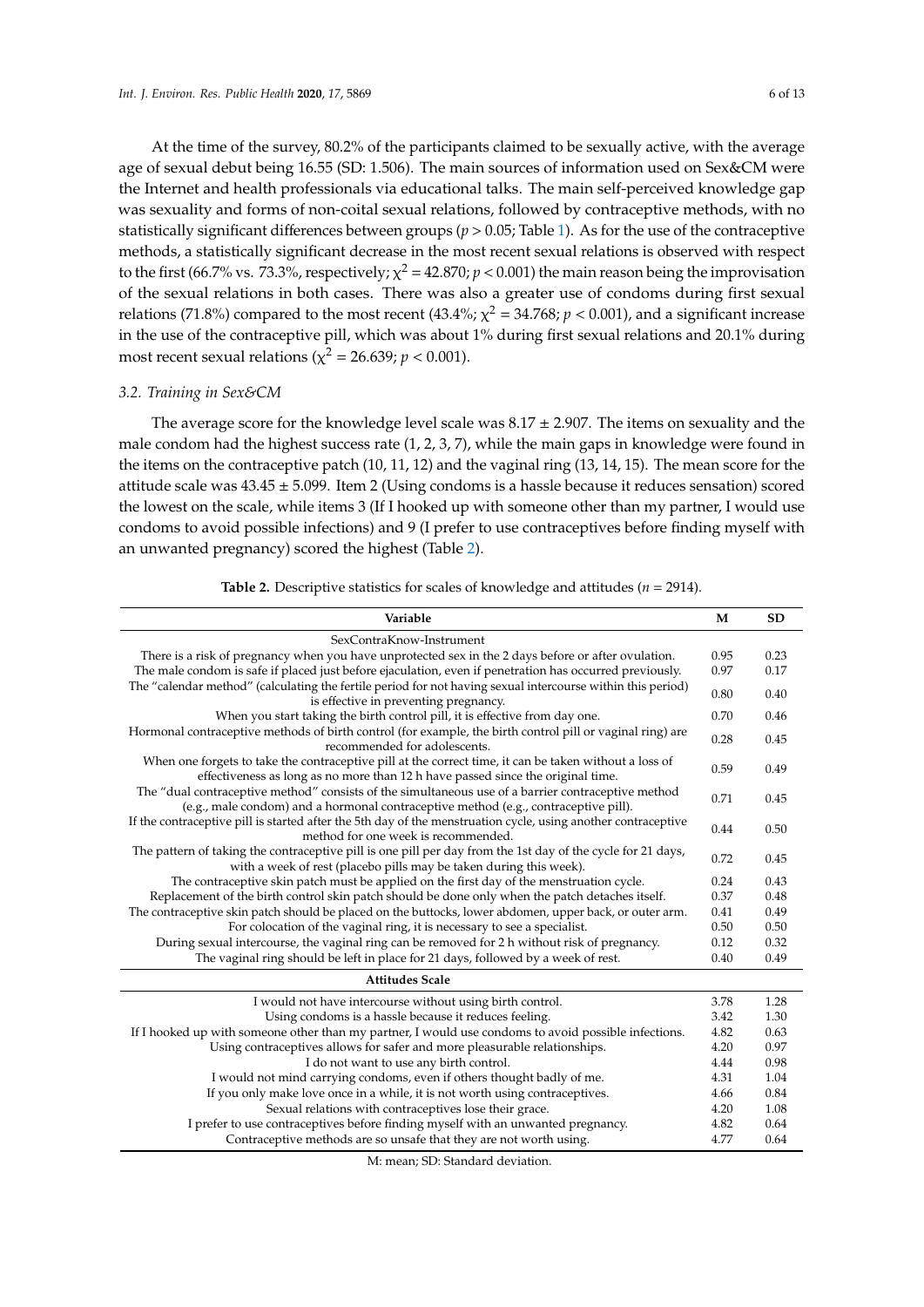The students who had not received training (61.3%) had insufficient or poor knowledge, but this percentage significantly decreases among trained students (24.2%;  $\chi^2$  = 44.748;  $p$  < 0.001). More than half of the trained students (52.3%) had more than 70% correct answers (very good or excellent level of knowledge), but this was reduced to only 15.3% among untrained students (Table [3\)](#page-6-0). Table [4](#page-7-0) shows the bivariate contrasts for the knowledge scale. Participants who had received training during the nursing course obtained significantly higher scores than those who had not, although this difference was weak (Z = −10.644, *p* < 0.0001; *r* = 0.24).

| Categories   | Knowledge      |                    | <b>Attitudes</b> |                    |  |
|--------------|----------------|--------------------|------------------|--------------------|--|
|              | <b>Trained</b> | <b>Not Trained</b> | <b>Trained</b>   | <b>Not Trained</b> |  |
| Excellent    | $220(15.1\%)$  | $25(1.7\%)$        | 721 (48.2%)      | 701 (48.2%)        |  |
| Very Good    | 543 (37.2)     | 198 (13.6%)        |                  |                    |  |
| Good         | 343 (23.5%)    | 340 (23.4%)        | 648 (44.4%)      | 673 (46.3%)        |  |
| Insufficient | 303 (20.8%)    | 638 (43.8%)        | $90(6.2\%)$      | $81(5.6\%)$        |  |
| Poor         | 50 $(3.4\%)$   | 254 (17.5%)        |                  |                    |  |

<span id="page-6-0"></span>**Table 3.** Category scales for level of knowledge and attitudes toward use of contraceptive methods.

The source of information used for training on Sex&CM showed significant effect at the bivariate level. In a posteriori contrasts, it was found that the participants who were trained by health personnel obtained significantly higher scores, with respect to other sources used such as: the Internet ( $Z = -6.797$ , *p* < 0.001, *r* = 0.41); friends (*Z* = −7.848, *p* < 0.001, *r* = 0.37); or their parents (*Z* = −4.736, *p* < 0.001,  $r = 0.38$ ), all differences being weak. Finally, the type of contraceptive method used during most recent intercourse gained statistical significance, with the level of knowledge being higher among participants who used the contraceptive pill or the vaginal ring than in participants who used the male condom (Z = −12.570, *p* < 0.001, *r* = 0.32 and Z = −6.702, *p* < 0.001, *r* = 0.22, for the contraceptive pill and the vaginal ring, respectively) or withdrawal (Z = −3.507, *p* < 0.001, *r* = 0.33 and Z = −4.386, *p* < 0.001,  $r = 0.23$ , for the contraceptive pill and the vaginal ring, respectively). No significant differences were found among participants using the birth control pill or the vaginal ring  $(Z = -3.061, p = 0.002)$ .

Overall, only 5.9% of students had poor attitudes, with almost half of the students (48.8%) showing excellent attitudes (Table [3\)](#page-6-0). Females scored significantly higher on the attitude scale ( $Z = 6.638$ ,  $p < 0.001$ ,  $r = 0.41$ ). The source of information used for training on Sex&CM showed a significant effect at the bivariate level, with participants who were trained by health personnel obtaining significantly higher scores compared to those of others relying on sources such as the Internet ( $Z = -3.795$ ,  $p < 0.001$ , *r* = 0.45) or their friends (*Z* = −4.619, *p* < 0.001, *r* = 0.43), both of which were weak differences. Moreover, participants who used a contraceptive method during first or more recent intercourse had significantly higher scores (Z = 7.343, *p* < 0.001, *r* = 0.34 and Z = −17.679, *p* < 0.001, *r* = 0.22, respectively). Finally, the type of contraceptive method used during most recent intercourse gained statistical significance, with the most positive attitudes appearing among participants who used a male condom (Z = −7.149, *p* < 0.001, *r* = 0.17), the contraceptive pill (Z = −6.801, *p* < 0.001, *r* = 0.17), or the vaginal ring (Z = −5.048, *p* < 0.001, *r* = 0.18) compared to those who used withdrawal. There were no statistically significant differences between participants using the birth control pill, vaginal ring, or male condom (*p* > 0.0083; Table [4\)](#page-7-0).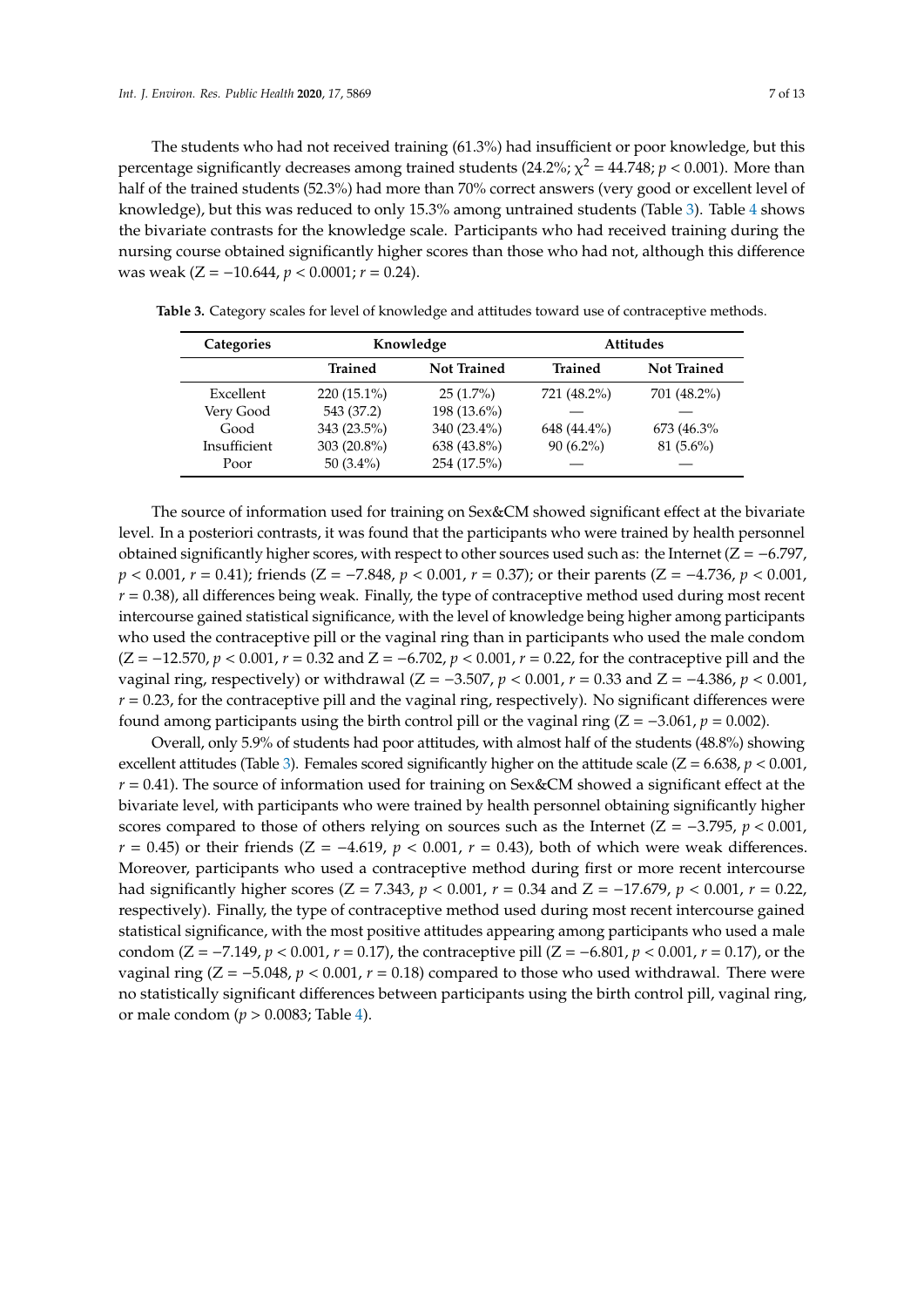| Gender<br>Men<br>$7.03 \pm 2.71$<br>$Z = -10.644$ **<br>$41.98 \pm 5.96$<br>$Z = -6.638**$<br>Women<br>$8.49 \pm 2.92$<br>$43.80 \pm 4.80$<br>$Rho = 0.412$ **<br>$Rho = -0.064$ **<br>Age<br>Have received formation during the<br>nursing degree<br>Yes<br>$43.46 \pm 5.19$<br>$9.51 \pm 2.73$<br>$Z = -24.552$ **<br>$Z = -0.780$<br>No<br>$6.89 \pm 2.52$<br>$43.43 \pm 5.01$<br>Source of information<br>Internet<br>$43.33 \pm 4.88$<br>$8.04 \pm 2.93$<br>Healthcare professionals<br>$8.92 \pm 2.96$<br>$44.10 \pm 4.77$<br>Friends<br>$7.72 \pm 2.86$<br>$42.70 \pm 5.58$<br>$\chi^2$ = 75.406 **<br>$\chi^2$ = 31.547**<br>$7.80 \pm 2.62$<br>$43.64 \pm 6.01$<br>Parents<br>Talks on sexual and reproductive health<br>$44.27 \pm 6.47$<br>$8.20 \pm 2.57$<br>Own or friend's experience<br>$8.24 \pm 2.23$<br>$43.62 \pm 4.35$<br>Self-perception of their level of<br>knowledge on sexuality and<br>contraceptive methods<br>Good<br>$8.71 \pm 2.90$<br>$43.53 \pm 5.17$<br>$x^2 = 165.153$ **<br>$x^2 = 3.840$<br>$7.35 \pm 2.78$<br>$43.30 \pm 4.90$<br>Regular<br>Bad<br>$6.63 \pm 2.48$<br>$43.35 \pm 6.16$<br>Having had intercourse<br>Yes<br>$8.59 \pm 2.86$<br>$43.27 \pm 5.07$<br>$Z = -14.485$ **<br>$Z = -4.846$ **<br>No<br>$6.65 \pm 2.72$<br>$44.16 \pm 5.18$<br>$Rho = -0.047*$<br>Age of first intercourse<br>$Rho = 0.094$ **<br>Use of any contraceptive method at first<br>intercourse<br>$8.58 \pm 2.83$<br>$43.49 \pm 4.01$<br>Yes<br>$Z = -0.066$<br>$Z = -7.343**$<br>No<br>$8.60 \pm 3.11$<br>$40.88 \pm 5.11$<br>Contraceptive method used at first<br>intercourse<br>Male condom<br>$8.58 \pm 2.84$<br>$43.56 \pm 4.91$<br>$x^2 = 1.543$<br>Contraceptive pill<br>$x^2 = 13.421$ **<br>$9.09 \pm 2.05$<br>$42.57 \pm 5.85$<br>Withdrawal method<br>$8.45 \pm 2.22$<br>$38.05 \pm 8.67$<br>Use of any contraceptive method during<br>most recent intercourse<br>Yes<br>$8.63 \pm 2.84$<br>$44.11 \pm 4.60$<br>$Z = -1.554$<br>$Z = -17.679$ **<br>No<br>$8.35 \pm 2.96$<br>$39.17 \pm 5.25$<br>Contraceptive method used during most<br>recent intercourse<br>Male condom<br>$8.04 \pm 2.80$<br>$44.34 \pm 4.52$<br>Contraceptive pill<br>$9.78 \pm 2.50$<br>$44.05 \pm 4.35$<br>$\chi^2 = 189.252$ **<br>$\chi^2 = 53.395$ **<br>Vaginal ring<br>$10.71 \pm 1048$<br>$43.67 \pm 5.21$<br>Withdrawal method<br>$8.18 \pm 2.59$<br>$37.84 \pm 5.70$<br>Knowledge about FPCs<br>Yes<br>$9.31 \pm 2.82$<br>$44.28 \pm 4.80$<br>$Z = -6.371$ **<br>$Z = -14.132$ **<br>No<br>$7.67 \pm 2.83$<br>$43.04 \pm 5.19$<br>$Rho = 0.05$ **<br>Knowledge-Attitudes<br>$Rho = 0.05$ ** | Variable | Knowledge $M \pm SD$ | Contrast | Attitudes $M \pm SD$ | Contrast |
|-----------------------------------------------------------------------------------------------------------------------------------------------------------------------------------------------------------------------------------------------------------------------------------------------------------------------------------------------------------------------------------------------------------------------------------------------------------------------------------------------------------------------------------------------------------------------------------------------------------------------------------------------------------------------------------------------------------------------------------------------------------------------------------------------------------------------------------------------------------------------------------------------------------------------------------------------------------------------------------------------------------------------------------------------------------------------------------------------------------------------------------------------------------------------------------------------------------------------------------------------------------------------------------------------------------------------------------------------------------------------------------------------------------------------------------------------------------------------------------------------------------------------------------------------------------------------------------------------------------------------------------------------------------------------------------------------------------------------------------------------------------------------------------------------------------------------------------------------------------------------------------------------------------------------------------------------------------------------------------------------------------------------------------------------------------------------------------------------------------------------------------------------------------------------------------------------------------------------------------------------------------------------------------------------------------------------------------------------------------------------------------------------------------------------------------------------------------------------------------------------------------------------------------------------------------------------------------------------------------------|----------|----------------------|----------|----------------------|----------|
|                                                                                                                                                                                                                                                                                                                                                                                                                                                                                                                                                                                                                                                                                                                                                                                                                                                                                                                                                                                                                                                                                                                                                                                                                                                                                                                                                                                                                                                                                                                                                                                                                                                                                                                                                                                                                                                                                                                                                                                                                                                                                                                                                                                                                                                                                                                                                                                                                                                                                                                                                                                                                 |          |                      |          |                      |          |
|                                                                                                                                                                                                                                                                                                                                                                                                                                                                                                                                                                                                                                                                                                                                                                                                                                                                                                                                                                                                                                                                                                                                                                                                                                                                                                                                                                                                                                                                                                                                                                                                                                                                                                                                                                                                                                                                                                                                                                                                                                                                                                                                                                                                                                                                                                                                                                                                                                                                                                                                                                                                                 |          |                      |          |                      |          |
|                                                                                                                                                                                                                                                                                                                                                                                                                                                                                                                                                                                                                                                                                                                                                                                                                                                                                                                                                                                                                                                                                                                                                                                                                                                                                                                                                                                                                                                                                                                                                                                                                                                                                                                                                                                                                                                                                                                                                                                                                                                                                                                                                                                                                                                                                                                                                                                                                                                                                                                                                                                                                 |          |                      |          |                      |          |
|                                                                                                                                                                                                                                                                                                                                                                                                                                                                                                                                                                                                                                                                                                                                                                                                                                                                                                                                                                                                                                                                                                                                                                                                                                                                                                                                                                                                                                                                                                                                                                                                                                                                                                                                                                                                                                                                                                                                                                                                                                                                                                                                                                                                                                                                                                                                                                                                                                                                                                                                                                                                                 |          |                      |          |                      |          |
|                                                                                                                                                                                                                                                                                                                                                                                                                                                                                                                                                                                                                                                                                                                                                                                                                                                                                                                                                                                                                                                                                                                                                                                                                                                                                                                                                                                                                                                                                                                                                                                                                                                                                                                                                                                                                                                                                                                                                                                                                                                                                                                                                                                                                                                                                                                                                                                                                                                                                                                                                                                                                 |          |                      |          |                      |          |
|                                                                                                                                                                                                                                                                                                                                                                                                                                                                                                                                                                                                                                                                                                                                                                                                                                                                                                                                                                                                                                                                                                                                                                                                                                                                                                                                                                                                                                                                                                                                                                                                                                                                                                                                                                                                                                                                                                                                                                                                                                                                                                                                                                                                                                                                                                                                                                                                                                                                                                                                                                                                                 |          |                      |          |                      |          |
|                                                                                                                                                                                                                                                                                                                                                                                                                                                                                                                                                                                                                                                                                                                                                                                                                                                                                                                                                                                                                                                                                                                                                                                                                                                                                                                                                                                                                                                                                                                                                                                                                                                                                                                                                                                                                                                                                                                                                                                                                                                                                                                                                                                                                                                                                                                                                                                                                                                                                                                                                                                                                 |          |                      |          |                      |          |
|                                                                                                                                                                                                                                                                                                                                                                                                                                                                                                                                                                                                                                                                                                                                                                                                                                                                                                                                                                                                                                                                                                                                                                                                                                                                                                                                                                                                                                                                                                                                                                                                                                                                                                                                                                                                                                                                                                                                                                                                                                                                                                                                                                                                                                                                                                                                                                                                                                                                                                                                                                                                                 |          |                      |          |                      |          |
|                                                                                                                                                                                                                                                                                                                                                                                                                                                                                                                                                                                                                                                                                                                                                                                                                                                                                                                                                                                                                                                                                                                                                                                                                                                                                                                                                                                                                                                                                                                                                                                                                                                                                                                                                                                                                                                                                                                                                                                                                                                                                                                                                                                                                                                                                                                                                                                                                                                                                                                                                                                                                 |          |                      |          |                      |          |
|                                                                                                                                                                                                                                                                                                                                                                                                                                                                                                                                                                                                                                                                                                                                                                                                                                                                                                                                                                                                                                                                                                                                                                                                                                                                                                                                                                                                                                                                                                                                                                                                                                                                                                                                                                                                                                                                                                                                                                                                                                                                                                                                                                                                                                                                                                                                                                                                                                                                                                                                                                                                                 |          |                      |          |                      |          |
|                                                                                                                                                                                                                                                                                                                                                                                                                                                                                                                                                                                                                                                                                                                                                                                                                                                                                                                                                                                                                                                                                                                                                                                                                                                                                                                                                                                                                                                                                                                                                                                                                                                                                                                                                                                                                                                                                                                                                                                                                                                                                                                                                                                                                                                                                                                                                                                                                                                                                                                                                                                                                 |          |                      |          |                      |          |
|                                                                                                                                                                                                                                                                                                                                                                                                                                                                                                                                                                                                                                                                                                                                                                                                                                                                                                                                                                                                                                                                                                                                                                                                                                                                                                                                                                                                                                                                                                                                                                                                                                                                                                                                                                                                                                                                                                                                                                                                                                                                                                                                                                                                                                                                                                                                                                                                                                                                                                                                                                                                                 |          |                      |          |                      |          |
|                                                                                                                                                                                                                                                                                                                                                                                                                                                                                                                                                                                                                                                                                                                                                                                                                                                                                                                                                                                                                                                                                                                                                                                                                                                                                                                                                                                                                                                                                                                                                                                                                                                                                                                                                                                                                                                                                                                                                                                                                                                                                                                                                                                                                                                                                                                                                                                                                                                                                                                                                                                                                 |          |                      |          |                      |          |
|                                                                                                                                                                                                                                                                                                                                                                                                                                                                                                                                                                                                                                                                                                                                                                                                                                                                                                                                                                                                                                                                                                                                                                                                                                                                                                                                                                                                                                                                                                                                                                                                                                                                                                                                                                                                                                                                                                                                                                                                                                                                                                                                                                                                                                                                                                                                                                                                                                                                                                                                                                                                                 |          |                      |          |                      |          |
|                                                                                                                                                                                                                                                                                                                                                                                                                                                                                                                                                                                                                                                                                                                                                                                                                                                                                                                                                                                                                                                                                                                                                                                                                                                                                                                                                                                                                                                                                                                                                                                                                                                                                                                                                                                                                                                                                                                                                                                                                                                                                                                                                                                                                                                                                                                                                                                                                                                                                                                                                                                                                 |          |                      |          |                      |          |
|                                                                                                                                                                                                                                                                                                                                                                                                                                                                                                                                                                                                                                                                                                                                                                                                                                                                                                                                                                                                                                                                                                                                                                                                                                                                                                                                                                                                                                                                                                                                                                                                                                                                                                                                                                                                                                                                                                                                                                                                                                                                                                                                                                                                                                                                                                                                                                                                                                                                                                                                                                                                                 |          |                      |          |                      |          |
|                                                                                                                                                                                                                                                                                                                                                                                                                                                                                                                                                                                                                                                                                                                                                                                                                                                                                                                                                                                                                                                                                                                                                                                                                                                                                                                                                                                                                                                                                                                                                                                                                                                                                                                                                                                                                                                                                                                                                                                                                                                                                                                                                                                                                                                                                                                                                                                                                                                                                                                                                                                                                 |          |                      |          |                      |          |
|                                                                                                                                                                                                                                                                                                                                                                                                                                                                                                                                                                                                                                                                                                                                                                                                                                                                                                                                                                                                                                                                                                                                                                                                                                                                                                                                                                                                                                                                                                                                                                                                                                                                                                                                                                                                                                                                                                                                                                                                                                                                                                                                                                                                                                                                                                                                                                                                                                                                                                                                                                                                                 |          |                      |          |                      |          |
|                                                                                                                                                                                                                                                                                                                                                                                                                                                                                                                                                                                                                                                                                                                                                                                                                                                                                                                                                                                                                                                                                                                                                                                                                                                                                                                                                                                                                                                                                                                                                                                                                                                                                                                                                                                                                                                                                                                                                                                                                                                                                                                                                                                                                                                                                                                                                                                                                                                                                                                                                                                                                 |          |                      |          |                      |          |
|                                                                                                                                                                                                                                                                                                                                                                                                                                                                                                                                                                                                                                                                                                                                                                                                                                                                                                                                                                                                                                                                                                                                                                                                                                                                                                                                                                                                                                                                                                                                                                                                                                                                                                                                                                                                                                                                                                                                                                                                                                                                                                                                                                                                                                                                                                                                                                                                                                                                                                                                                                                                                 |          |                      |          |                      |          |
|                                                                                                                                                                                                                                                                                                                                                                                                                                                                                                                                                                                                                                                                                                                                                                                                                                                                                                                                                                                                                                                                                                                                                                                                                                                                                                                                                                                                                                                                                                                                                                                                                                                                                                                                                                                                                                                                                                                                                                                                                                                                                                                                                                                                                                                                                                                                                                                                                                                                                                                                                                                                                 |          |                      |          |                      |          |
|                                                                                                                                                                                                                                                                                                                                                                                                                                                                                                                                                                                                                                                                                                                                                                                                                                                                                                                                                                                                                                                                                                                                                                                                                                                                                                                                                                                                                                                                                                                                                                                                                                                                                                                                                                                                                                                                                                                                                                                                                                                                                                                                                                                                                                                                                                                                                                                                                                                                                                                                                                                                                 |          |                      |          |                      |          |
|                                                                                                                                                                                                                                                                                                                                                                                                                                                                                                                                                                                                                                                                                                                                                                                                                                                                                                                                                                                                                                                                                                                                                                                                                                                                                                                                                                                                                                                                                                                                                                                                                                                                                                                                                                                                                                                                                                                                                                                                                                                                                                                                                                                                                                                                                                                                                                                                                                                                                                                                                                                                                 |          |                      |          |                      |          |
|                                                                                                                                                                                                                                                                                                                                                                                                                                                                                                                                                                                                                                                                                                                                                                                                                                                                                                                                                                                                                                                                                                                                                                                                                                                                                                                                                                                                                                                                                                                                                                                                                                                                                                                                                                                                                                                                                                                                                                                                                                                                                                                                                                                                                                                                                                                                                                                                                                                                                                                                                                                                                 |          |                      |          |                      |          |
|                                                                                                                                                                                                                                                                                                                                                                                                                                                                                                                                                                                                                                                                                                                                                                                                                                                                                                                                                                                                                                                                                                                                                                                                                                                                                                                                                                                                                                                                                                                                                                                                                                                                                                                                                                                                                                                                                                                                                                                                                                                                                                                                                                                                                                                                                                                                                                                                                                                                                                                                                                                                                 |          |                      |          |                      |          |
|                                                                                                                                                                                                                                                                                                                                                                                                                                                                                                                                                                                                                                                                                                                                                                                                                                                                                                                                                                                                                                                                                                                                                                                                                                                                                                                                                                                                                                                                                                                                                                                                                                                                                                                                                                                                                                                                                                                                                                                                                                                                                                                                                                                                                                                                                                                                                                                                                                                                                                                                                                                                                 |          |                      |          |                      |          |
|                                                                                                                                                                                                                                                                                                                                                                                                                                                                                                                                                                                                                                                                                                                                                                                                                                                                                                                                                                                                                                                                                                                                                                                                                                                                                                                                                                                                                                                                                                                                                                                                                                                                                                                                                                                                                                                                                                                                                                                                                                                                                                                                                                                                                                                                                                                                                                                                                                                                                                                                                                                                                 |          |                      |          |                      |          |
|                                                                                                                                                                                                                                                                                                                                                                                                                                                                                                                                                                                                                                                                                                                                                                                                                                                                                                                                                                                                                                                                                                                                                                                                                                                                                                                                                                                                                                                                                                                                                                                                                                                                                                                                                                                                                                                                                                                                                                                                                                                                                                                                                                                                                                                                                                                                                                                                                                                                                                                                                                                                                 |          |                      |          |                      |          |
|                                                                                                                                                                                                                                                                                                                                                                                                                                                                                                                                                                                                                                                                                                                                                                                                                                                                                                                                                                                                                                                                                                                                                                                                                                                                                                                                                                                                                                                                                                                                                                                                                                                                                                                                                                                                                                                                                                                                                                                                                                                                                                                                                                                                                                                                                                                                                                                                                                                                                                                                                                                                                 |          |                      |          |                      |          |
|                                                                                                                                                                                                                                                                                                                                                                                                                                                                                                                                                                                                                                                                                                                                                                                                                                                                                                                                                                                                                                                                                                                                                                                                                                                                                                                                                                                                                                                                                                                                                                                                                                                                                                                                                                                                                                                                                                                                                                                                                                                                                                                                                                                                                                                                                                                                                                                                                                                                                                                                                                                                                 |          |                      |          |                      |          |
|                                                                                                                                                                                                                                                                                                                                                                                                                                                                                                                                                                                                                                                                                                                                                                                                                                                                                                                                                                                                                                                                                                                                                                                                                                                                                                                                                                                                                                                                                                                                                                                                                                                                                                                                                                                                                                                                                                                                                                                                                                                                                                                                                                                                                                                                                                                                                                                                                                                                                                                                                                                                                 |          |                      |          |                      |          |
|                                                                                                                                                                                                                                                                                                                                                                                                                                                                                                                                                                                                                                                                                                                                                                                                                                                                                                                                                                                                                                                                                                                                                                                                                                                                                                                                                                                                                                                                                                                                                                                                                                                                                                                                                                                                                                                                                                                                                                                                                                                                                                                                                                                                                                                                                                                                                                                                                                                                                                                                                                                                                 |          |                      |          |                      |          |
|                                                                                                                                                                                                                                                                                                                                                                                                                                                                                                                                                                                                                                                                                                                                                                                                                                                                                                                                                                                                                                                                                                                                                                                                                                                                                                                                                                                                                                                                                                                                                                                                                                                                                                                                                                                                                                                                                                                                                                                                                                                                                                                                                                                                                                                                                                                                                                                                                                                                                                                                                                                                                 |          |                      |          |                      |          |
|                                                                                                                                                                                                                                                                                                                                                                                                                                                                                                                                                                                                                                                                                                                                                                                                                                                                                                                                                                                                                                                                                                                                                                                                                                                                                                                                                                                                                                                                                                                                                                                                                                                                                                                                                                                                                                                                                                                                                                                                                                                                                                                                                                                                                                                                                                                                                                                                                                                                                                                                                                                                                 |          |                      |          |                      |          |
|                                                                                                                                                                                                                                                                                                                                                                                                                                                                                                                                                                                                                                                                                                                                                                                                                                                                                                                                                                                                                                                                                                                                                                                                                                                                                                                                                                                                                                                                                                                                                                                                                                                                                                                                                                                                                                                                                                                                                                                                                                                                                                                                                                                                                                                                                                                                                                                                                                                                                                                                                                                                                 |          |                      |          |                      |          |
|                                                                                                                                                                                                                                                                                                                                                                                                                                                                                                                                                                                                                                                                                                                                                                                                                                                                                                                                                                                                                                                                                                                                                                                                                                                                                                                                                                                                                                                                                                                                                                                                                                                                                                                                                                                                                                                                                                                                                                                                                                                                                                                                                                                                                                                                                                                                                                                                                                                                                                                                                                                                                 |          |                      |          |                      |          |
|                                                                                                                                                                                                                                                                                                                                                                                                                                                                                                                                                                                                                                                                                                                                                                                                                                                                                                                                                                                                                                                                                                                                                                                                                                                                                                                                                                                                                                                                                                                                                                                                                                                                                                                                                                                                                                                                                                                                                                                                                                                                                                                                                                                                                                                                                                                                                                                                                                                                                                                                                                                                                 |          |                      |          |                      |          |
|                                                                                                                                                                                                                                                                                                                                                                                                                                                                                                                                                                                                                                                                                                                                                                                                                                                                                                                                                                                                                                                                                                                                                                                                                                                                                                                                                                                                                                                                                                                                                                                                                                                                                                                                                                                                                                                                                                                                                                                                                                                                                                                                                                                                                                                                                                                                                                                                                                                                                                                                                                                                                 |          |                      |          |                      |          |
|                                                                                                                                                                                                                                                                                                                                                                                                                                                                                                                                                                                                                                                                                                                                                                                                                                                                                                                                                                                                                                                                                                                                                                                                                                                                                                                                                                                                                                                                                                                                                                                                                                                                                                                                                                                                                                                                                                                                                                                                                                                                                                                                                                                                                                                                                                                                                                                                                                                                                                                                                                                                                 |          |                      |          |                      |          |
|                                                                                                                                                                                                                                                                                                                                                                                                                                                                                                                                                                                                                                                                                                                                                                                                                                                                                                                                                                                                                                                                                                                                                                                                                                                                                                                                                                                                                                                                                                                                                                                                                                                                                                                                                                                                                                                                                                                                                                                                                                                                                                                                                                                                                                                                                                                                                                                                                                                                                                                                                                                                                 |          |                      |          |                      |          |
|                                                                                                                                                                                                                                                                                                                                                                                                                                                                                                                                                                                                                                                                                                                                                                                                                                                                                                                                                                                                                                                                                                                                                                                                                                                                                                                                                                                                                                                                                                                                                                                                                                                                                                                                                                                                                                                                                                                                                                                                                                                                                                                                                                                                                                                                                                                                                                                                                                                                                                                                                                                                                 |          |                      |          |                      |          |
|                                                                                                                                                                                                                                                                                                                                                                                                                                                                                                                                                                                                                                                                                                                                                                                                                                                                                                                                                                                                                                                                                                                                                                                                                                                                                                                                                                                                                                                                                                                                                                                                                                                                                                                                                                                                                                                                                                                                                                                                                                                                                                                                                                                                                                                                                                                                                                                                                                                                                                                                                                                                                 |          |                      |          |                      |          |

<span id="page-7-0"></span>**Table 4.** Bivariate contrasts for the SexContraKnow-Instrument scale and the Attitude toward Contraceptive use scale.

 $* p < 0.05$ ; \*\*  $p < 0.01$ . M: mean SD: Standard deviation.

# *3.3. Factors Influencing Knowledge and Attitudes toward Contraceptive Use*

For the scale of knowledge about Sex&CM, 12 variables were introduced. The model consisted of five predictors, with a high correlation between these and the scale score (0.562) explaining the model at 31.4% of variance. The ANOVA for the multiple regression model showed a statistically significant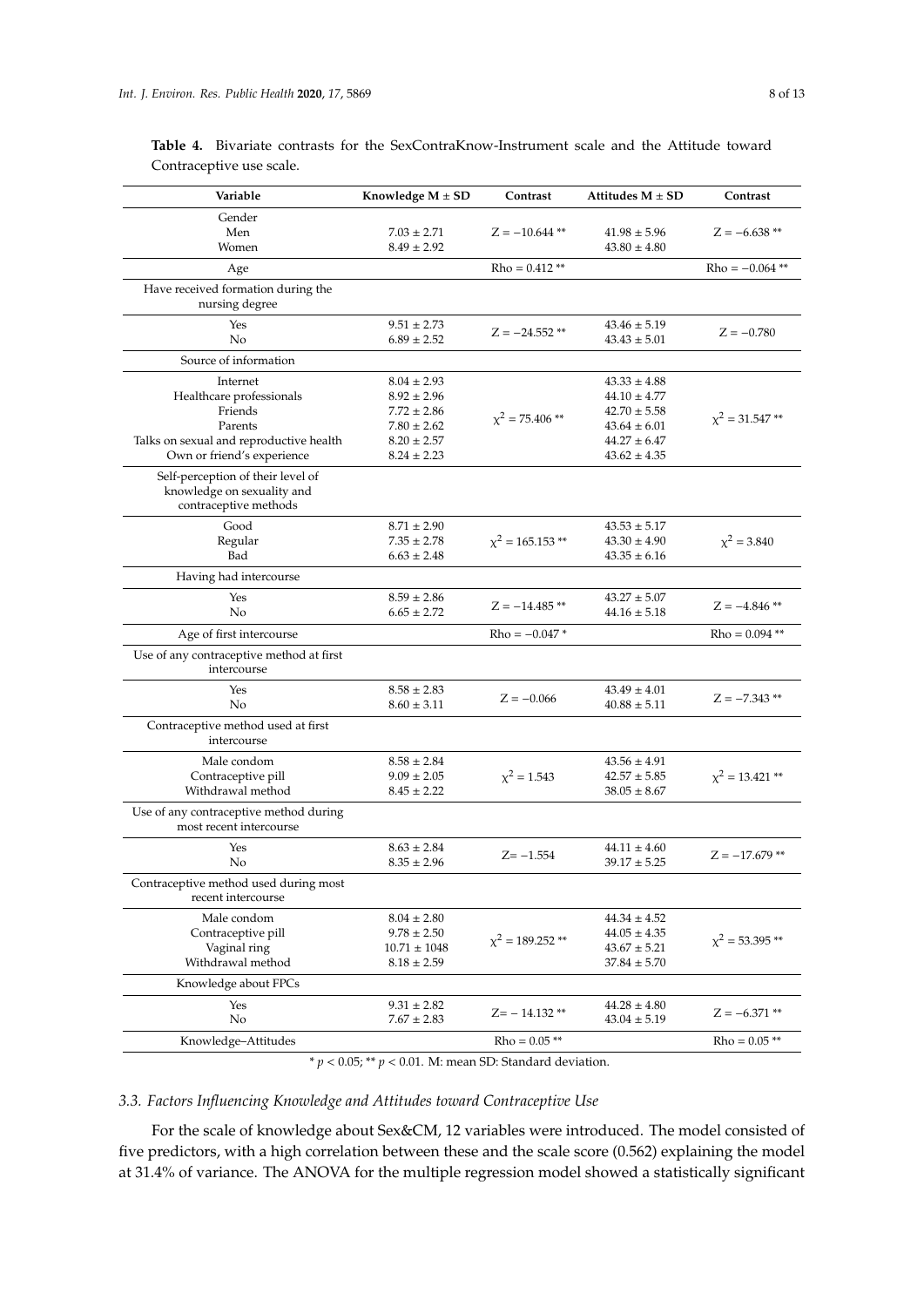relationship ( $F = 151.132$ ;  $p < 0.001$ ). The collinearity of the model according to the model-conditioning index obtained a value of 22.135, which can be considered moderate collinearity. The Durbin–Watson statistic obtained a value of 1.745, so the residues were considered independent. The variable *having received training on sexuality and contraceptive methods during the nursing course* was the one that obtained the highest linear correlation coefficient for the knowledge level variable, that is, the correlation between both variables was moderate (0.432). The other variables included in the model obtained weak correlations, although all were significant (*p* < 0.05) (Table [5\)](#page-8-0).

<span id="page-8-0"></span>

|                                                        | Variable                                                                                     | <b>Beta</b> | p       | Correlation<br>Coefficient |
|--------------------------------------------------------|----------------------------------------------------------------------------------------------|-------------|---------|----------------------------|
| Knowledge about sexuality<br>and contraceptive methods | Having received training on sexuality and<br>contraceptive methods during the nursing course | 0.379       | < 0.001 | 0.436                      |
|                                                        | Contraceptive method used at the last intercourse                                            | 0.180       | < 0.001 | 0.244                      |
|                                                        | Gender                                                                                       | 0.192       | < 0.001 | 0.204                      |
|                                                        | Knowledge about FPCs                                                                         | 0.160       | < 0.001 | 0.253                      |
|                                                        | Self-perception of their level of knowledge on<br>sexuality and contraceptive methods.       | 0.132       | < 0.001 | 0.210                      |
|                                                        | Use of any contraceptive method during most<br>recent intercourse                            | 0.349       | < 0.001 | 0.355                      |
| Attitudes toward<br>contraceptive use                  | Gender                                                                                       | 0.141       | < 0.001 | 0.153                      |
|                                                        | Use of any contraceptive method at first<br>intercourse                                      | 0.084       | < 0.001 | 0.091                      |
|                                                        | University                                                                                   | $-0.084$    | < 0.001 | $-0.092$                   |
|                                                        | Knowledge about FPCs                                                                         | 0.068       | < 0.001 | 0.102                      |

**Table 5.** Model values for the scale of attitudes toward the use of contraceptive methods.

For the attitude scale, 14 variables were initially introduced in the regression model. Again, a model formed of five predictors was obtained, with the correlation between the five predictors and the scale score being high (0.419) and explaining the model at 17.4% of variance. The ANOVA for the multiple regression model also showed a statistically significant relationship ( $F = 99.460; p < 0.001$ ). The collinearity was also moderate (16.693), and the Durbin–Watson statistic was 1.877, so the residues were also considered independent. The variable *use of any contraceptive method during most recent intercourse*, obtained the highest linear correlation coefficient for the knowledge level variable, with the correlation between both variables being weak–moderate (0.355). The other variables included in the model obtained weak correlations, although all were significant (*p* < 0.05) (Table [5\)](#page-8-0).

# **4. Discussion**

The hypothesis is partially supported by our research data, as there is a significant weak correlation between the level of knowledge and attitudes toward contraceptive use among nursing students. Similar results were found by Kgosiemang and Blitz [\[22\]](#page-12-0) for the emergency contraceptive pill (*p* < 0.001). However, in our study, the significant effect was not maintained in the subsequent multivariate analysis, although the level of knowledge is an important element for the development of positive attitudes toward the use of contraceptive methods, coinciding with two previous researches [\[6](#page-11-5)[,23\]](#page-12-1). The weak correlation between the level of knowledge and the score on the attitude scale indicates the existence of other variables involved in the development of attitudes toward contraception that should be investigated qualitatively.

#### *4.1. Knowledge Level about Sex&CM*

Knowledge level about Sex&CM among young nursing students was good and supported by excellent attitudes; however, it was insufficient or poor among students who had not received any training during the degree, which coincides with the results of other research on young university students [\[8](#page-11-7)[,10–](#page-11-19)[12\]](#page-11-8). In addition to this knowledge deficit, the age of initiation of sexual relations was 16.5 years, similar to that found in other research [\[5](#page-11-4)[,24](#page-12-2)[–26\]](#page-12-3). Therefore, the need for more training in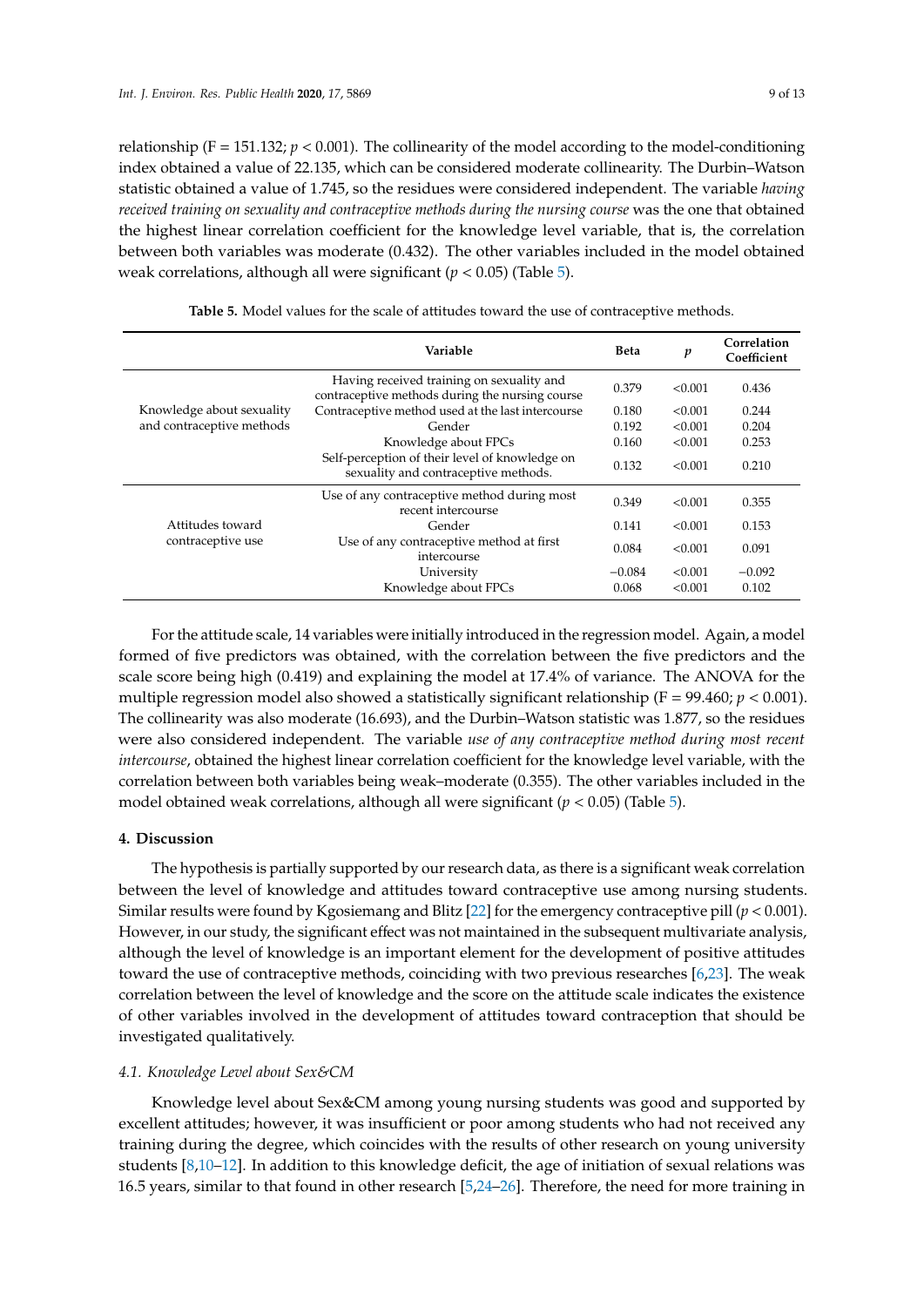early stages, before the onset of sexual relations to prevent negative consequences related to their experience of sexuality should be emphasized [\[23](#page-12-1)[,27\]](#page-12-4) through education programs on sexual and reproductive health and consultation units in universities [\[28\]](#page-12-5).

In Spain, the use of the Internet is a majority practice among young people between the ages of 16 and 24 (99.2% in men and 99% in women [\[29\]](#page-12-6)), and it is also the main source of information used for training in Sex&CM, surpassing other sources that had previously been significant [\[5](#page-11-4)[,25](#page-12-7)[,30\]](#page-12-8). This change may be due to the embarrassment students may feel in addressing these issues, with the Internet being an easily accessible and apparently private source [\[31\]](#page-12-9). Coinciding with Munakampe et al. [\[32\]](#page-12-10) and as reported by the Spanish Society for Contraception [\[5\]](#page-11-4), the Internet remained one of the main sources of information considered for future occasions, mainly among men, while women preferred more personal sources of information, such as health professionals or their parents.

Students who obtained information from healthcare providers had significantly higher levels of knowledge and excellent attitudes toward contraceptive use, demonstrating the importance of having quality information to improve such knowledge and attitudes [\[17](#page-11-13)[,18](#page-11-14)[,33\]](#page-12-11). However, while health professionals are such a source of quality information, there is a need to reach out to young people so that they do not feel inhibited on a topic that is usually embarrassing to them [\[34\]](#page-12-12). The creation of mobile applications could be a key element in providing the sources of information used by young people, while offering them the advantage of obtaining high-quality information anonymously and immediately, allowing improvements to the level of knowledge and attitudes [\[4,](#page-11-3)[35\]](#page-12-13).

Overall, statistically significant gender differences were found for the level of knowledge about Sex&CM, with the latter being higher among women than was found by two studies [\[8](#page-11-7)[,28\]](#page-12-5). It was, however, in line with Muanda et al. [\[34\]](#page-12-12), who also found that women are more knowledgeable about contraceptive methods other than the male condom. Women showed significantly more positive attitudes toward the use of contraceptive methods, coinciding with Muanda et al. [\[34\]](#page-12-12), which makes us consider the need to evaluate attitudes in terms of gender, as recommended by Heras and Lara [\[36\]](#page-12-14); these authors found that men were more interested in aspects of the sexual relationship, while women showed a greater interest in contraceptive issues to prevent adverse consequences.

### *4.2. Attitudes toward Contraceptive Use*

Students who used a contraceptive method at first and most recent intercourse scored higher on the attitude scale. At the multivariate level, this statistical significance was maintained, and these variables were predictive of good scores on the attitude scale [\[37\]](#page-12-15). In line with previous studies [\[5,](#page-11-4)[24,](#page-12-2)[25,](#page-12-7)[38\]](#page-12-16), the male condom is the method most often chosen for first and most recent sexual relations, although for the latter other contraceptive methods such as the contraceptive pill and vaginal ring appear more frequently, suggesting greater foresight and planning for such sexual encounters and also a greater awareness, at a later age, of the risks of not using any method at all. In addition, the level of knowledge among students who used a hormonal contraceptive method during the most recent intercourse was significantly higher than that of those who used a male condom, with the self-education of young people in responsible decision-making being important [\[5\]](#page-11-4).

The main reason that led participants not to use any contraceptive method during first and most recent sexual encounters was the improvised nature of the relations, but for the most recent encounter, there was a remarkable increase of other response options: they did not want to use any or contraceptives took away pleasure. Improvisation of sexual intercourse as a cause for not using contraception coincides with one of the main barriers to male condom use identified by Peterson et al. [\[39\]](#page-12-17). Other use-related barriers such as loss of pleasure associated with condom use [\[39\]](#page-12-17), difficulty obtaining contraceptives [\[32\]](#page-12-10), or lack of knowledge about different contraceptive options [\[17,](#page-11-13)[32,](#page-12-10)[33](#page-12-11)[,39\]](#page-12-17), were little used by the students in this study, especially for most recent intercourse.

Finally, knowledge of FPCs was significantly related to knowledge level and attitudes. Such centers offer confidential information, can improve the level of knowledge and enable the development of positive attitudes based on scientific knowledge. However, most students were unaware of the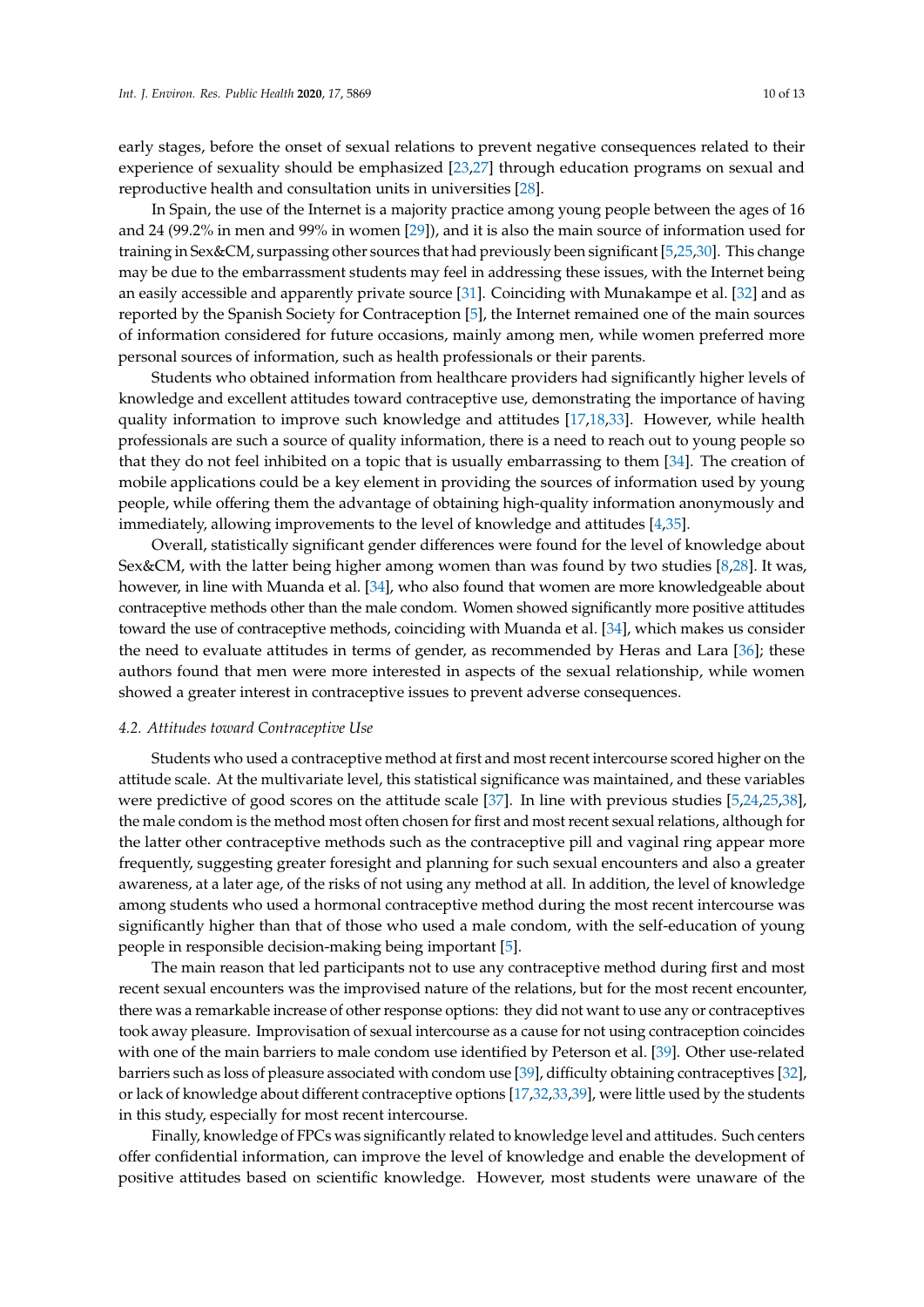existence of FPCs and, to a lesser extent (20.3%) expressed gaps in knowledge about places to go for the information and services offered by these centers. Shame in obtaining information or the belief that they will be judged are important barriers to accessing these centers among young people [\[40\]](#page-12-18). On the other hand, although men were more exposed to risks, most planning services are oriented toward women (family planning and gynecological care). It would therefore be desirable to make sexual and reproductive health services more attractive by offering flexible schedules and adapting information to the gender of the student [\[6\]](#page-11-5).

The main limitation of this research is that, as a self-administered questionnaire, the participants could have copied the right answers from another partner and the results could have been overestimated. Due to the voluntary nature of the completion of the questionnaire, the motivation to participate in the research is a key element, and there could be participants who, due to their self-perception of low knowledge, decided not to participate. Furthermore, because it is considered a taboo subject, participants may not have been totally honest when answering questions about sexual relations, and the variable referring to the use of contraceptive methods during first and most recent sexual encounters may be overestimated. The section of the questionnaire about FCPs lacks a validation process, so we must be cautious in interpreting the relationships. To finish, the sample was mainly made up of women, so care must be taken when interpreting the results.

# **5. Conclusions**

Having received training on Sex&CM during the nursing course statistically increased students' level of knowledge. Therefore, it is essential to have formal education on sexuality and affectivity that can prevent future situations of machismo, violence, or sexism, as well as unwanted pregnancies and the spread of STIs. The attitudes of the young do not depend only on the level of knowledge about contraceptive methods, there are other variables that influence them. Positive attitudes toward the use of contraceptive methods have a significant effect on their use during the first and most recent sexual encounters and, thus, influence young people's behavior. A good source of information can prevent knowledge gaps and clarify misconceptions, as well as foster skills to support empowerment, positive values and attitudes, and healthy behaviors.

Henceforth, both health managers and trainers should consider that attitudes in sexuality and contraception education are an essential element for the acquisition of a good level of knowledge and the adoption of healthy sexual behaviors. Likewise, the use and knowledge of FPCs also leads to increased knowledge and positive attitudes toward FPCs. Finally, in future researches we will include young people with both university and non-university backgrounds, as well as students from non-health disciplines. We will carry out the validation process for the scale about the FPCs. Moreover, the use of qualitative methodology allows us to know the reality of young people in matters of sexuality.

**Author Contributions:** Conceptualization, S.S.-M., C.Á.-N., and I.M.L.-M.; methodology, S.S.-M., C.Á.-N., and I.M.L.-M.; software, S.S.-M. and C.Á.-N.; formal analysis, S.S.-M.; investigation, S.S.-M., C.Á.-N., C.Á.-G., M.Z.C.-C., A.J.R.-M., M.M.L.-R., A.F.-F., S.N.-P., M.A.Á.-S., L.B.-G., M.Á.N.-P., and I.M.L.-M.; resources, S.S.-M., C.Á.-N., C.Á.-G., M.Z.C.-C., A.J.R.-M., M.M.L.-R., A.F.-F., S.N.-P., M.A.Á.-S., L.B.-G., M.Á.N.-P., and I.M.L.-M.; data curation, S.S.-M.; writing—original draft preparation, S.S.-M.; writing—review and editing, S.S.-M., C.Á.-N., C.Á.-G., A.J.R.-M., A.F.-F., and I.M.L.-M.; visualization, S.S.-M., C.Á.-N., C.Á.-G., M.Z.C.-C., A.J.R.-M., M.M.L.-R., A.F.-F., S.N.-P., M.A.Á.-S., L.B.-G., M.Á.N.-P., and I.M.L.-M.; supervision, C.Á.-N. and I.M.L.-M.; project administration, C.Á.-N. and I.M.L.-M. All authors have read and agreed to the published version of the manuscript.

**Funding:** This research received no external funding.

**Acknowledgments:** We would like to thank all the nursing students who voluntarily participated in this study.

**Conflicts of Interest:** The authors declare no conflict of interest.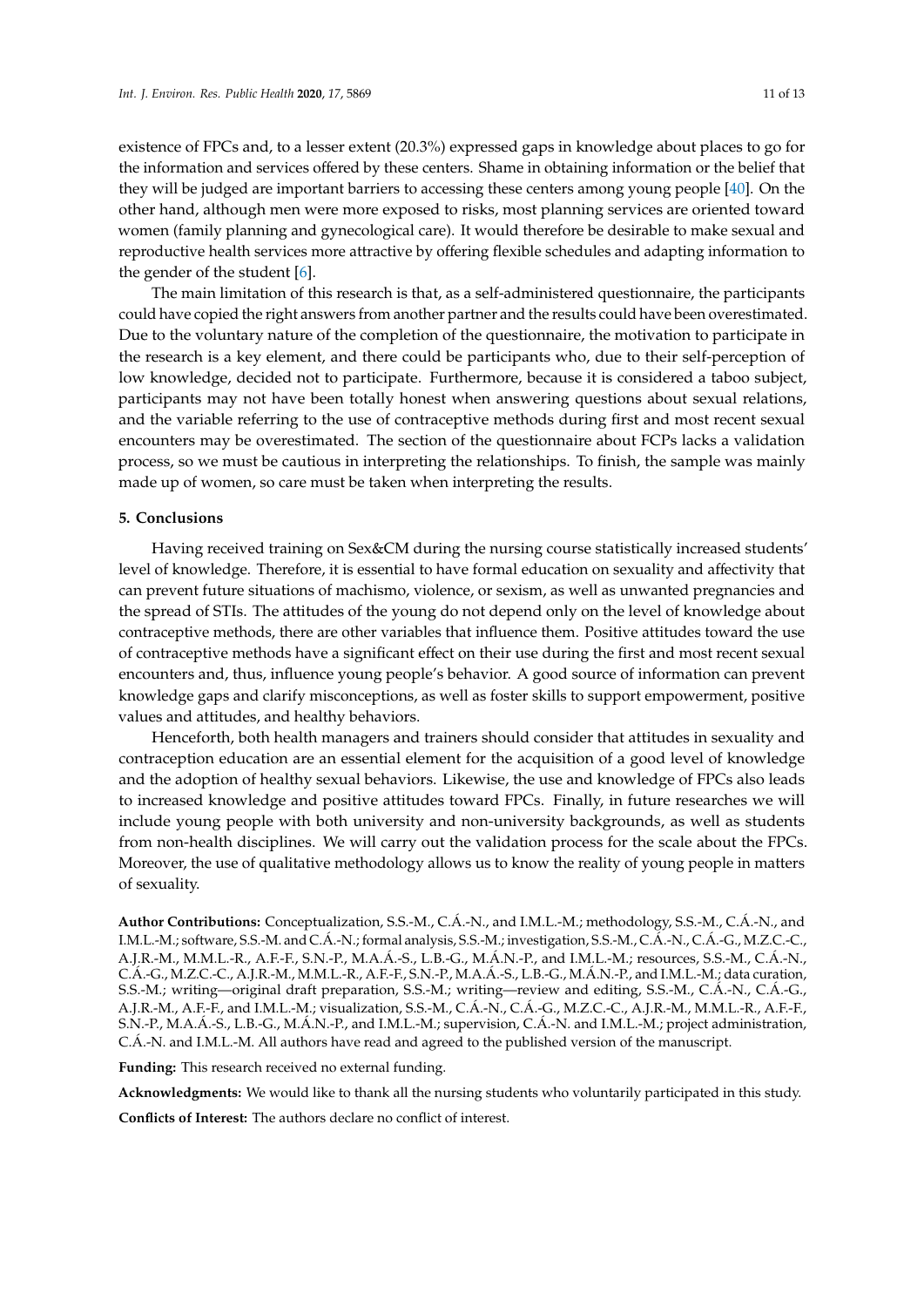# **References**

- <span id="page-11-0"></span>1. Herat, J.; Plesons, M.; Castle, C.; Babb, J.; Chandra-Mouli, V. The revised international technical guidance on sexuality education—A powerful tool at an important crossroads for sexuality education. *Reprod. Health* **2018**, *15*, 185. [\[CrossRef\]](http://dx.doi.org/10.1186/s12978-018-0629-x) [\[PubMed\]](http://www.ncbi.nlm.nih.gov/pubmed/30400902)
- <span id="page-11-1"></span>2. World Health Organization (WHO). *Reproductive Health Strategy*; WHO: Geneva, Switzerland, 2018.
- <span id="page-11-2"></span>3. Basaran, A.G.; Naim, N. Information, attitudes and behaviours about reproductive health of a university's students. *Int. J. Caring Sci.* **2017**, *10*, 1545–1553.
- <span id="page-11-3"></span>4. Dehghani, E.; Erfanian, F.; Khadivzadeh, T.; Shakeri, M.T. The impact of a high-risk sexual behavior prevention program via mobile application on sexual knowledge and attitude of female students. *J. Midwifery Reprod. Health* **2019**, *7*, 1491–1498. [\[CrossRef\]](http://dx.doi.org/10.22038/jmrh.2018.21382.1224)
- <span id="page-11-4"></span>5. Spanish Society for Contraception. Study on Sex&CM: Young People in Spain. 2019. Available online: http://hosting.sec.es/descargas/[Encuesta2019\\_SEXUALIDAD\\_ANTICONCEPCION\\_JOVENES.pdf](http://hosting.sec.es/descargas/Encuesta2019_SEXUALIDAD_ANTICONCEPCION_JOVENES.pdf) (accessed on 12 August 2020).
- <span id="page-11-5"></span>6. Santos, M.J.D.O.; Ferreira, M.; Duarte, J. Risk factors that influence sexual and reproductive health in Portuguese university students. *Int. Nurs. Rev.* **2017**, *65*, 225–233. [\[CrossRef\]](http://dx.doi.org/10.1111/inr.12387)
- <span id="page-11-6"></span>7. Saeteros, R.M.; Pérez, J.; Sanabria, G. Estrategia de educación sexual con metodología de pares para estudiantes universitarios ecuatorianos. *Rev. Cuba. Salud Pública* **2018**, *44*, 295–311.
- <span id="page-11-7"></span>8. Darteh, E.K.M.; Doku, D.T. Knowledge and usage of emergency contraceptives among university students in Ghana. *J. Commun. Health* **2015**, *41*, 15–21. [\[CrossRef\]](http://dx.doi.org/10.1007/s10900-015-0057-6)
- <span id="page-11-15"></span>9. Ding, R.; Guo, C.; Song, X.; Zheng, X.-Y. Male knowledge, attitude and practice and partner pregnancy among Chinese unmarried youth. *PLoS ONE* **2019**, *14*, e0214452. [\[CrossRef\]](http://dx.doi.org/10.1371/journal.pone.0214452)
- <span id="page-11-19"></span>10. Hickey, M.T. Female college students' knowledge, perceptions, and use of emergency contraception. *J. Obstet. Gynecol. Neonatal Nurs.* **2009**, *38*, 399–405. [\[CrossRef\]](http://dx.doi.org/10.1111/j.1552-6909.2009.01035.x)
- 11. Hurtado de Mendoza, M.T.; Olvera, J. Conocimientos y actitudes sobre sexualidad en estudiantes universitarios. *Rev. Electrón. Psicol. Iztacala* **2013**, *16*, 258–268.
- <span id="page-11-8"></span>12. Tajure, N.; Pharm, B. Knowledge, attitude and practice of emergency contraception among graduating female students of Jimma university, Southwest Ethiopia. *Ethiop. J. Health Sci.* **2010**, *20*, 91–97. [\[CrossRef\]](http://dx.doi.org/10.4314/ejhs.v20i2.69434)
- <span id="page-11-9"></span>13. Sanz-Martos, S.; López-Medina, I.M.; Álvarez-García, C.; Alvarez-Nieto, C. Efectividad de las intervenciones educativas para la prevención del embarazo en la adolescencia. *Aten. Primaria* **2019**, *51*, 424–434. [\[CrossRef\]](http://dx.doi.org/10.1016/j.aprim.2018.04.003) [\[PubMed\]](http://www.ncbi.nlm.nih.gov/pubmed/29903543)
- <span id="page-11-10"></span>14. Muchcco, L.V. Conocimientos, Actitudes y Comunicación Familiar Frente al Inicio Temprano de las Relaciones Sexuales en Estudiantes Adolescentes de dos Instituciones Educativas Nacionales. Bachelor's Thesis, Universidad Mayor de San Marcos, Lima, Perú, 2012.
- <span id="page-11-11"></span>15. Salameh, P.; Zeenny, R.M.; Salame, J.; Waked, M.; Barbour, B.; Zeidan, N.; Baldi, I. Attitudes towards and practice of sexuality among university students in Lebanon. *J. Biosoc. Sci.* **2015**, *48*, 233–248. [\[CrossRef\]](http://dx.doi.org/10.1017/S0021932015000139) [\[PubMed\]](http://www.ncbi.nlm.nih.gov/pubmed/26040203)
- <span id="page-11-12"></span>16. Rahman, A.A.; Ab Rahman, R.; Ibrahim, M.I.; Salleh, H.; Ismail, S.B.; Ali, S.H.; Muda, W.M.W.; Ishak, M.; Ahmad, A. Knowledge of sexual and reproductive health among adolescents attending school in Kelantan, Malaysia. *Southeast Asian J. Trop. Med. Public Health* **2011**, *42*, 717–723.
- <span id="page-11-13"></span>17. Ajayi, A.I.; Nwokocha, E.E.; Akpan, W.; Adeniyi, O.V. Use of non-emergency contraceptive pills and concoctions as emergency contraception among Nigerian University students: Results of a qualitative study. *BMC Public Health* **2016**, *16*, 1046. [\[CrossRef\]](http://dx.doi.org/10.1186/s12889-016-3707-4)
- <span id="page-11-14"></span>18. Browns, K.E.; Arden, M.A.; Hurst, K.M. A quantitative analysis of accounts of hormonal contraceptive use: Experiences and beliefs of British adolescents. *Eur. J. Contracept. Reprod. Health Care* **2007**, *12*, 269. [\[CrossRef\]](http://dx.doi.org/10.1080/13625180701440719)
- <span id="page-11-16"></span>19. Sanz-Martos, S.; López-Medina, I.M.; Álvarez-García, C.; Nieto, C. Álvarez sexuality and contraceptive knowledge in university students: Instrument development and psychometric analysis using item response theory. *Reprod. Health* **2019**, *16*, 127. [\[CrossRef\]](http://dx.doi.org/10.1186/s12978-019-0791-9)
- <span id="page-11-17"></span>20. Oliva, A.; Serra, L.; Vallejo, R. *Sexualidad y Contracepción en Jóvenes Andaluces. Estudio Cuantitativo*; Consejería de Salud: Sevilla, Spain, 1993.
- <span id="page-11-18"></span>21. Tomczak, M.; Tomczak, E. The need to report effect size estimates revisited. An overview of some recommended measures of effect size. *Trends Sport Sci.* **2014**, *1*, 19–25.